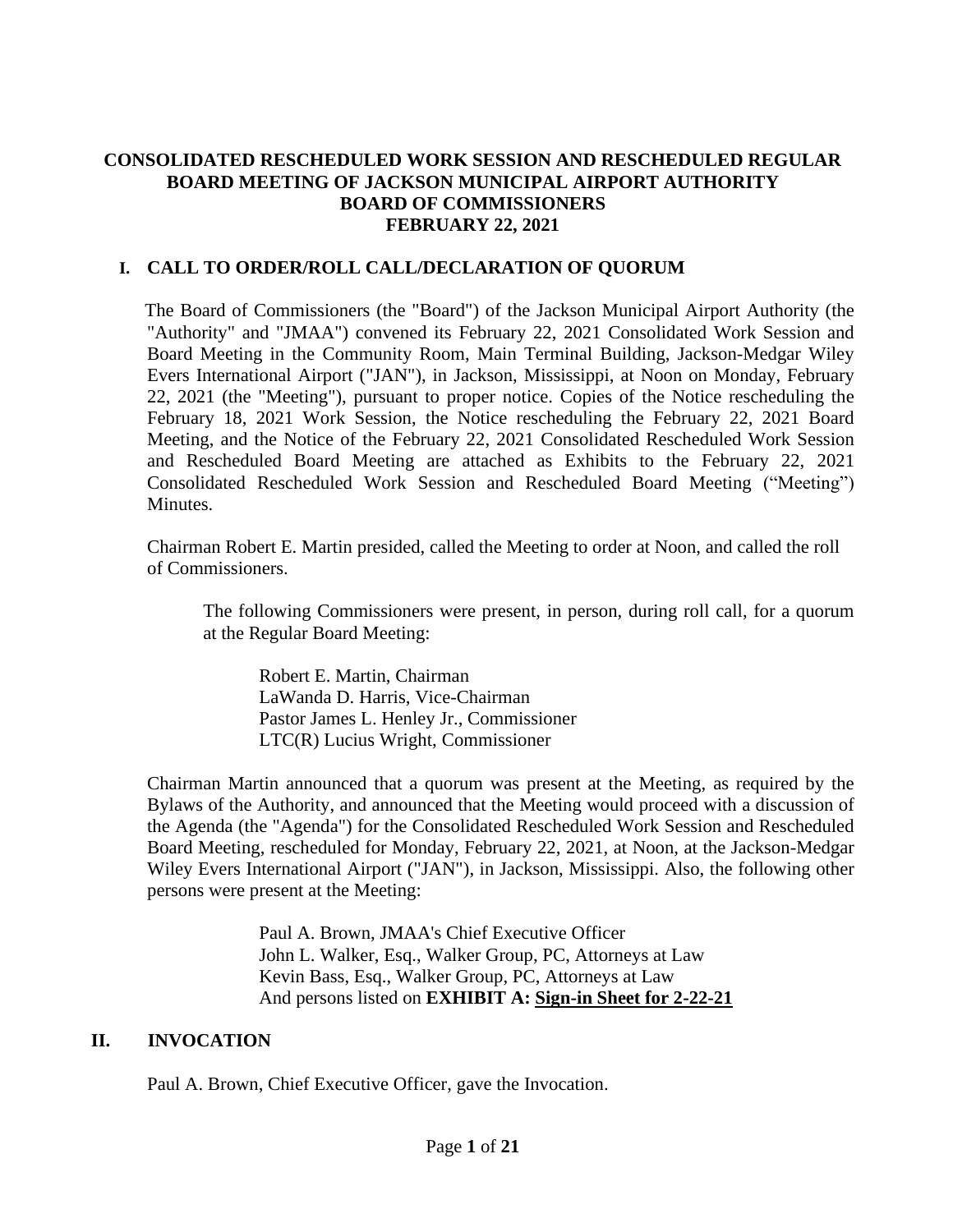Next, Chairman Martin praised JMAA's Staff for its diligent effort and hard work during the recent weather crisis. He informed the Board that he received daily briefings and memorandums regarding the actions being taken by JMAA Staff in response to the weather. He is confident that Staff took the appropriate action in response to the weather crisis. Additionally, he stated that the Board needs to address, in the future, possibly having some machinery on-site to address snow removal.

### **III. APPROVAL OF BOARD NOTICES**

- A. Notice of the Monthly Pre-Work Session Meeting, Thursday, February 11, 2021, 9:00 a.m. at Jackson-Medgar Wiley Evers International Airport ("JAN"), in Jackson, Mississippi.
- B. Notice Rescheduling the Regular Monthly Work Session, Thursday, February 18, 2021 at 8:30 a.m., to Monday, February 22, 2021, at Noon (12:00 p.m.) at Jackson-Medgar Wiley Evers International Airport ("JAN"), in Jackson, Mississippi.
- C. Notice of the Consolidated Rescheduled Monthly Work Session and Rescheduled Board Meeting for Monday, February 22, 2021, at Jackson-Medgar Wiley Evers International Airport ("JAN"), in Jackson, Mississippi.
- D. Notice Rescheduling the Scheduled Time of the Regular Scheduled Board Meeting for Monday, February 22, 2021, from 4:00 p.m. to Noon (12:00 p.m.)

### **RESOLUTION CY-2021-15**

**APPROVAL OF THE: (I) NOTICE OF THE FEBRUARY 11, 2021 PRE-WORK SESSION MEETING; (II) NOTICE RESCHEDULING THE FEBRUARY 18, 2021 REGULAR WORK SESSION TO MONDAY, FEBRUARY 22, 2021; (III) NOTICE OF THE FEBRUARY 22, 2021 CONSOLIDATED RESCHEDULED WORK SESSION AND RESCHEDULED BOARD MEETING AT JACKSON-MEDGAR WILEY EVERS INTERNATIONAL AIRPORT; AND (IV) NOTICE RESCHEDULING THE FEBRUARY 22, 2021 REGULAR BOARD MEETING TO NOON (12:00 P.M.)**

After discussion and review, and upon the motion made by Vice-Chairman Harris, seconded by Commissioner Pastor Henley, and approved by a unanimous vote, the following Resolution was made and entered.

**RESOLVED**, that the Board hereby approves the: (i) Notice of the February 11, 2021 Pre-Work Session Meeting; (ii) Notice rescheduling the February 18, 2021 Regular Work Session to Monday, February 22, 2021; (iii) Notice of the February 22, 2021 Consolidated Rescheduled Work Session and Rescheduled Board Meeting at Jackson-Medgar Wiley Evers International Airport; and (iv) Notice Rescheduling the February 22, 2021 Regular Board Meeting to Noon (12:00 p.m.)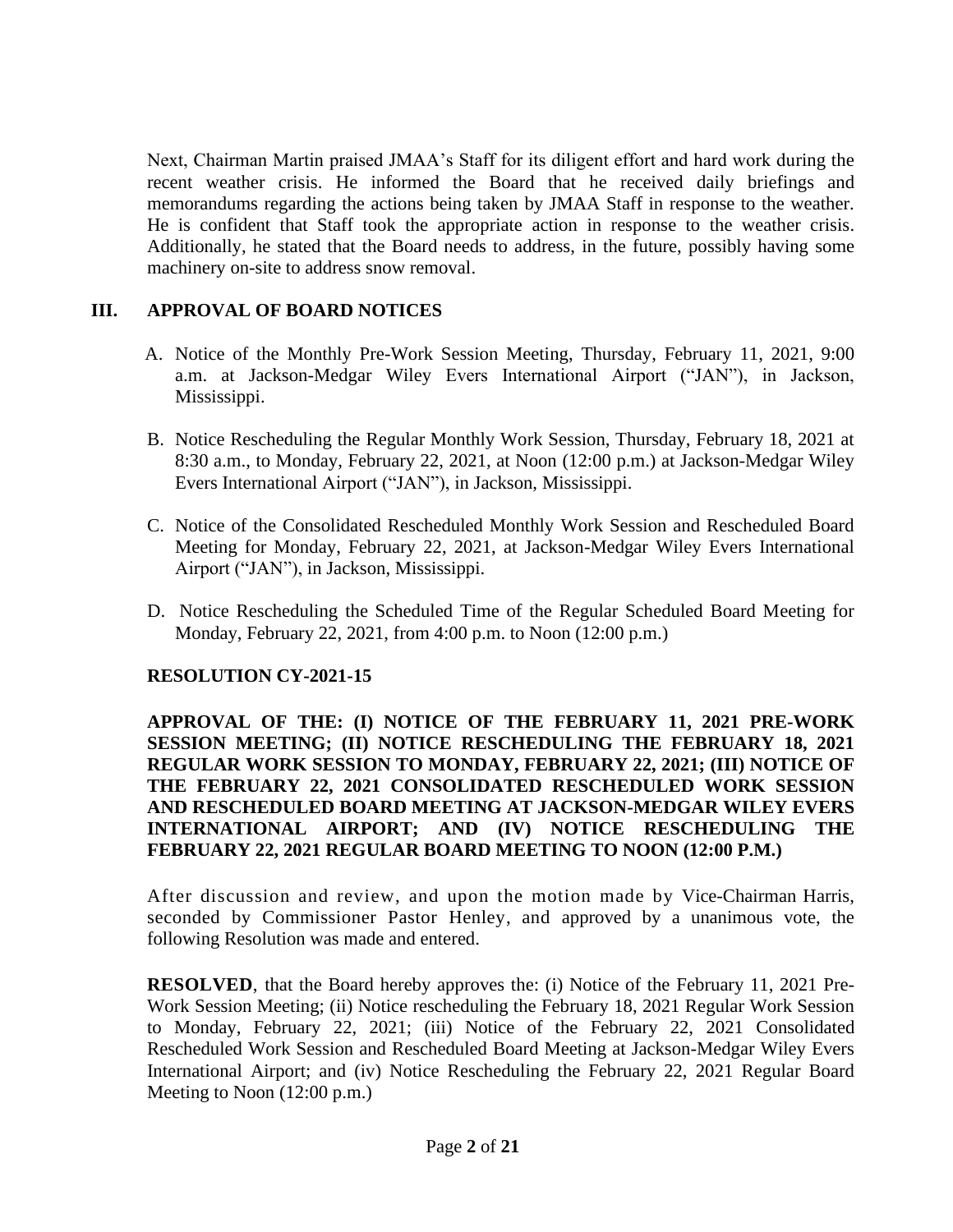Yeas: Harris, Henley, Martin, Wright Nays: None Abstentions: None

February 22, 2021

### **IV. APPROVAL AND EXECUTION OF MINUTES**

- A. Board of Commissioners Regular Monthly Work Session, Thursday, January 21, 2021, at 8:30 a.m. at Jackson-Medgar Wiley Evers International Airport.
- B. Board of Commissioners Regular Monthly Board Meeting, Monday, January 25, 2021, at 4:00 p.m., at Jackson-Medgar Wiley Evers International Airport.

### **RESOLUTION CY-2021-16**

### **APPROVAL OF THE MINUTES OF THE JANUARY 21, 2021 REGULAR WORK SESSION AND JANUARY 25, 2021 RELOCATED REGULAR BOARD MEETING**

After discussion and review, and upon the motion made by Vice-Chairman Harris, seconded by Commissioner Pastor Henley, the Minutes of the: (i) January 21, 2021 Regular Work Session; and (ii) January 25, 2021 Relocated Regular Board Meeting were approved by a unanimous vote of the Commissioners present, and the following Resolution was made and entered.

**RESOLVED**, that the Board hereby approves the Minutes of the: (i) January 21, 2021 Regular Work Session; and (ii) January 25, 2021 Relocated Regular Board Meeting, as presented, and directs that said Minutes be filed in the appropriate Minute Book and Records of the Authority.

Yeas: Harris, Henley, Martin, Wright Nays: None Abstentions: None

February 22, 2021

### **V. PUBLIC COMMENTS**

There were no public comments.

### **VI. REPORTS**

### **A. Report from the Chairman**

The Chairman provided his comments earlier during the Meeting.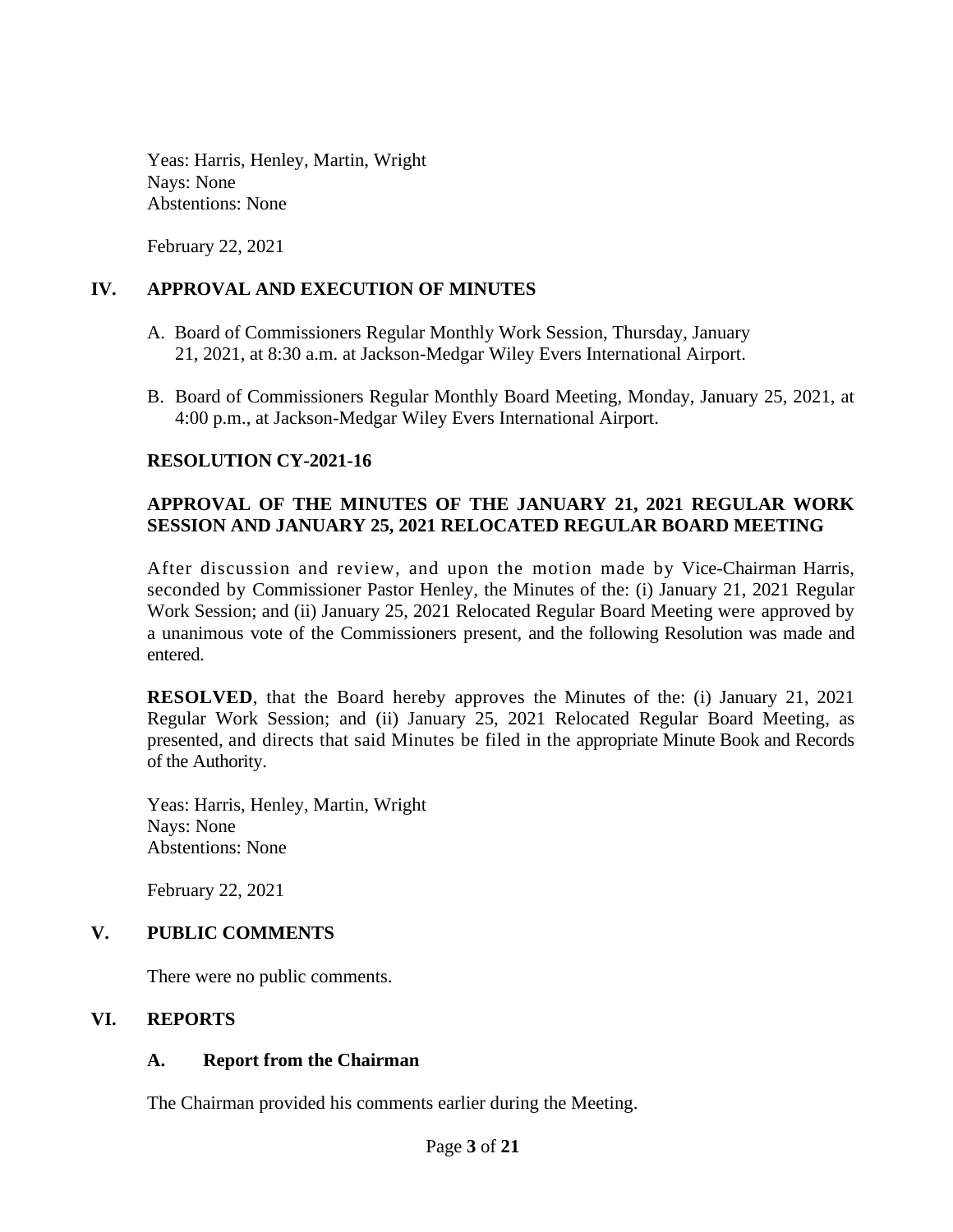### **B. Chief Executive Officer**

# **1***.* **Airport Project Manager Summary, Period Ending January 31, 2021 ……………………………………………..………………………..…..Page 1<sup>1</sup>**

Mr. Paul A. Brown, CEO, directed the Board's attention to the Airport Project Manager Summary ("APMS"), found on pages 1-11 in the February 22, 2021 Consolidated Rescheduled Work Session and Rescheduled Board Meeting Packet and distributed to the Board before the February 22, 2021 Combined Work Session and Regular Board Meeting.

Commissioner LTC(R) Wright asked for an update as to his inquiry during the previous Board Meeting as to possible grant funds awarded to JMAA via the efforts of Congressman Bennie G. Thompson.

In response, Mr. Brown informed the Board that the funds referenced by Commissioner LTC(R) Wright were previously received by JMAA. Further, he informed the Board that the article regarding the funds might have been published after JMAA received the funds.

Next, Mr. Brown addressed the Board and provided the Board with the current percentage completion, current budget percentage allocated, current budget percentage remaining, and the anticipated completion date as to each active project. Further, he requested authorization for Staff to remove several completed projects from the Summary. The status of the projects presented is included in the Consolidated Rescheduled Work Session and Rescheduled Board Meeting Packet at pages 1-11. After reviewing the Report and listening to the presentation, the Board discussed the following:

Regarding the Enterprise Resource Planning Solution Project, Chairman Martin asked for the reason that the ERP Project is currently not ongoing? In response, Mr. Brown stated that JMAA's Staff is not satisfied with Tyler Technologies' knowledge of several aspects of the project and believes that the project has reached a point where it should stop.

Regarding the International Drive Project, Chairman Martin referenced the paving on the upper level of the Jackson-Medgar Wiley Evers International Airport and asked about the absence of the speed bump that was located before the pedestrian walkway. In response, Mr. Brown said that the speed bump was removed for striping. Further, he would find out the reason for the current absence of the speed bump.

Next, Mr. Brown requested that Mr. Brian P. Smith, JMAA's newly hired Facilities Engineer approach the podium. Mr. Smith addressed the Board and provided some of his background and experience as an engineer. Also, he identified some of the projects that he is currently working on for JMAA. The Board welcomed Mr. Smith to JMAA.

 $1$  The page numbers herein are the page numbers contained in the Meeting Packet which is attached as an Exhibit to the February 22, 2021 Consolidated Rescheduled Work Session and Rescheduled Board Meeting ("Meeting") Minutes.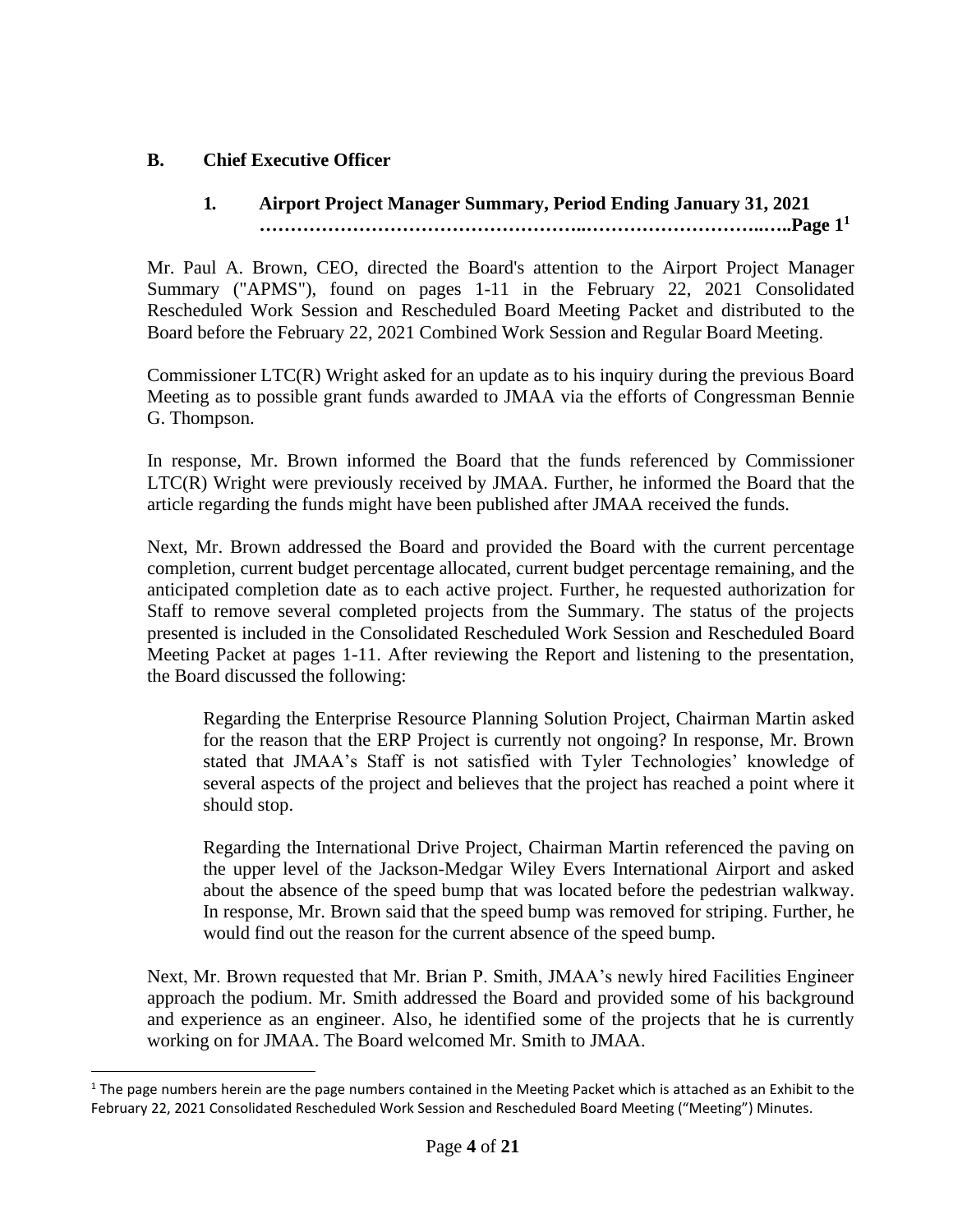#### **2***.* **Airport Activity Statistics Report, Period Ending January 31, 2021 ………………………………………………………………………......Page 12**

Mr. Brown directed the Board's attention to the Airport Activity Statistics Report ("AASR"), found on pages 12-30 in the February 22, 2021 Consolidated Rescheduled Work Session and Rescheduled Board Meeting Packet, and distributed to the Board before the February 22, 2021 Consolidated Rescheduled Work Session and Rescheduled Board Meeting. In addition to the Statistics Report for January 2021, Mr. Brown explained to the Board the percentage numbers related to passenger enplanements, itinerate operations, fuel flowage percentage, and cargo and the trends associated with each category.

The Board reviewed the Report and held the following additional discussion:

Chairman Martin referenced the future arrival of Southwest Airlines regarding enplaned passengers. He asked if Staff believes there will be additional passengers traveling through JAN or customers will simply be leaving other airlines to travel with Southwest.

In response, Mr. Brown informed the Board that Staff believes the passengers that will be traveling with Southwest Airlines will be new customers. He explained that some of the passengers who are currently facing the choice of either paying a higher price or driving to another airport would probably look at switching. He added that because of the nature of Southwest's city-focused flow system, there would be a lot of people flying into JAN from destinations not currently served by the current airlines or underserved by them.

Next, Chairman Martin asked what the driving force is as to the decrease in belly cargo. In response, Mr. Brown informed the Board that the decline is related to the lack of passengers. He further explained that some passengers utilize services such a Delta Dash, which is an overnight service, to fly their goods and supplies.

# *3. Disadvantaged Business Enterprise Report*

Mr. Brown gave the following statistics as to contracts with Minority/Women/Disadvantaged Business Enterprises ("M/W/DBEs") and City of Jackson, MS, based businesses during January 2021:

- Direct and Indirect Payments to M/W/DBEs Firms: \$88,267.77 or 23% of the Total Amount of Eligible Payments; and
- Payments to City of Jackson, MS-based firms: \$232,796.26 or 71% of the Total Amount of Eligible Payments.

Next, Mr. Brown informed the Board that the document providing the Disadvantaged Business Enterprise Report would be distributed at the Board's request. Mr. Brown then confirmed that the DBE report was emailed to Vice-Chairman Harris.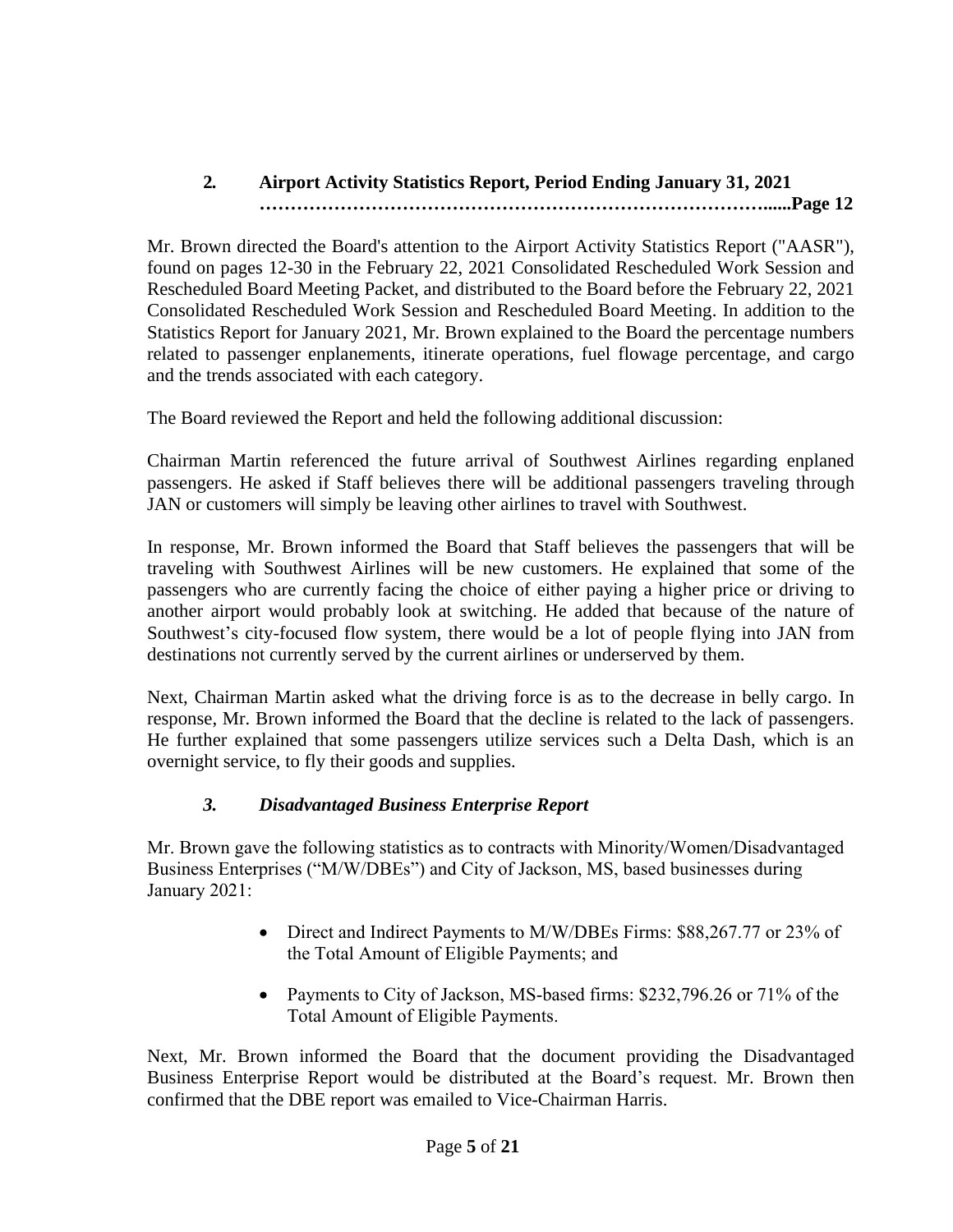# *4. Staff Reports-Assumption of Parking Responsibilities Update*

Next, Mr. Brown reported to the Board that JMAA's assumption of the parking operations responsibilities on February 10, 2021, at 5:01 p.m., was successful. He informed the Board that there were some very minor difficulties, but Staff was able to anticipate many of those difficulties and prevented a lot of potential mishaps by having the Access Control Group onsite to assist JMAA.

Then, Mr. Brown expressed his appreciation for the very hard work completed by Mr. Michael Huff, Airport Security Manager, and Mrs. Tonya Coakley, Manager of Security, during the transition. He added that Mrs. Coakley worked directly with the transitioning employees. She ensured that they successfully completed the human resource process and were brought on board and oriented. Lastly, he informed the Board that the parking operations are still operating without a hitch for the customers.

The Board then applauded the Staff's efforts in transitioning the parking operations.

Chairman Martin then requested that Mrs. Coakley approach the podium. Afterward, Mrs. Coakley addressed the Board about some of her work for JMAA to assume the parking operations.

### *5. Consultant Reports-Epic Resources, LLC*

Next, Mr. Brown recognized Ms. Shellie Michael, President of Epic Resources, LLC ("Epic"), to approach the podium and present to the Board.

Ms. Michael presented a PowerPoint Presentation entitled Epic Resources Quarterly Report to the Board and addressed the items included in said report. The PowerPoint Presentation is attached as an exhibit to the February 22, 2021 Consolidated Rescheduled Work Session and Rescheduled Board Meeting Minutes. Ms. Michael further distributed to the Board Epic's work product binder for the Commissioners to review at their pleasure. Afterward, the Board had the following discussion with Ms. Michael.

In response to Commissioner LTC(R) Wright's inquiry, Ms. Michael informed the Board that Epic assisted five (5) businesses with the DBE Certification Process. The application for those businesses was forwarded to JMAA's Disadvantaged Business Enterprise Department. Further, Ms. Michael informed the Board that the businesses seeking DBE certification are listed in Section 6 of Epic's work product binder.

Vice-Chairman Harris said that based on the number of invoices processed, etc., by Epic, it looks like it saved the day.

### *6. Report on Covid-19 Funding*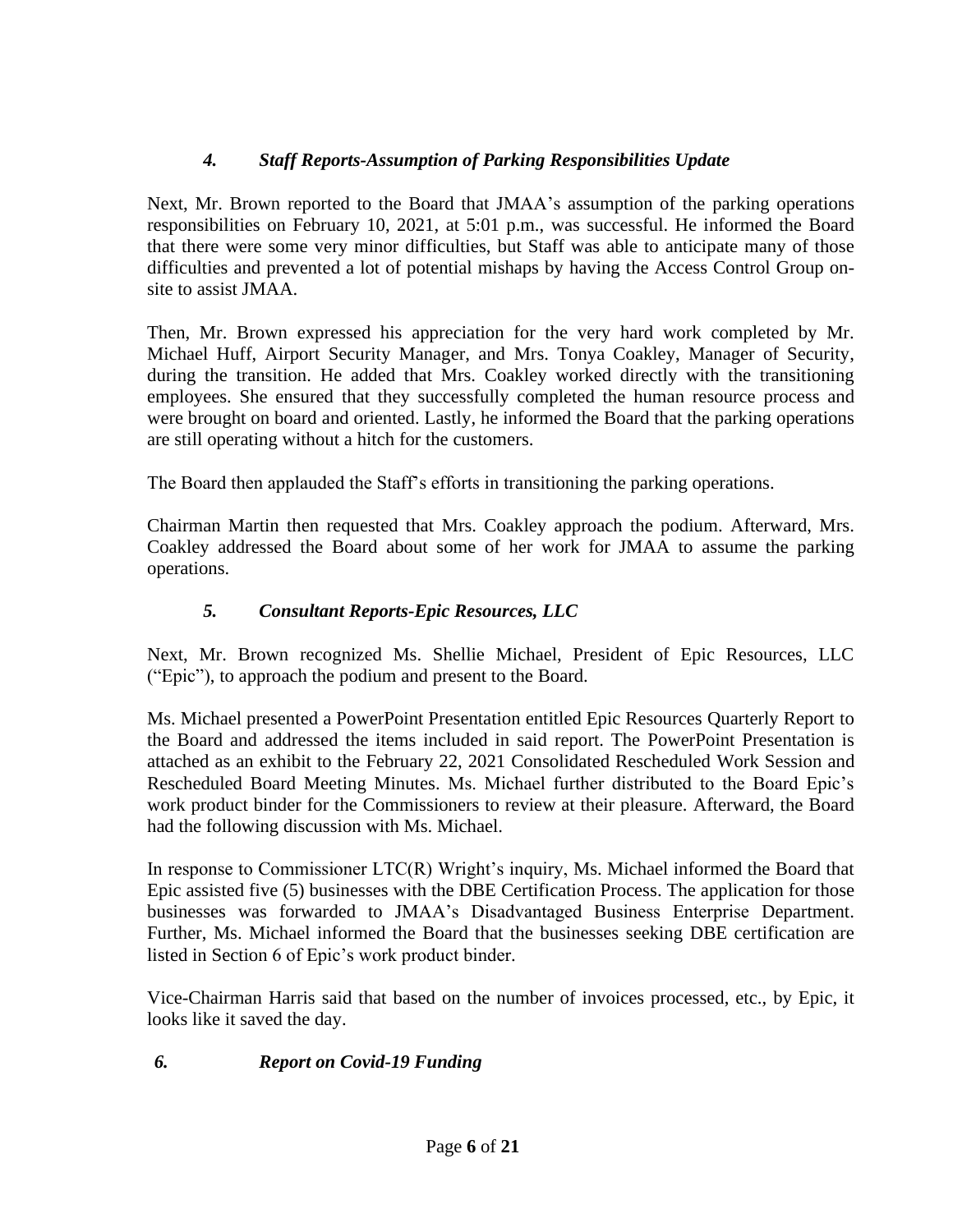Next, Mr. Brown stated that, as of February 22, 2021, the Federal Aviation Administration ("FAA") notified Staff that JMAA would be awarded Covid-19 relief funds. He announced that JMAA would receive Three Million Six Hundred Thirty Thousand Two Hundred Sixteen Dollars (\$3,630,216.00) for operations and maintenance of the airport and One Hundred Seventeen Thousand Five Hundred Eighty-Three Dollars (\$117,583.00) for Concessions. JMAA will have to apply for the funds, and after receiving the relevant documentation, request approval to accept the grant from the JMAA Board and City of Jackson, MS City Council.

Next, Mr. Brown announced that JMAA was appointed by the Airport Council International-North America ("ACI-NA") to participate on the Nominating Committee for 2021. JMAA's participation obligates him to stand in as an alternate regarding Airport Class A and B. Therefore, JMAA will be responsible in an alternate capacity for the nomination of ACI-NA Board Members and Executives. There are only seven (7) or so people on this Committee.

Next, Mr. Brown provided the Board with information as to the types of activities, etc., that JMAA's Operations and Public Safety Department handled during the recent winter storm crisis. He stated that when JAN was in danger of shutting down, the Operations and Public Safety Departments conducted continuous sweeps of the airport premises and continued to do so while JAN was closed. Further, the Departments ensured proper staffing of law enforcement personnel, shuttled employees to and from their homes to make sure JMAA was able to maintain operations and some finance activity. Also, they surveyed primary roadways to ensure accessibility as much as possible, assisted airport rescue and firefighting in getting in and out of Gate 45. Further, they manned all other gates, assisted stranded passengers, and helped restore water to the Terminal Building. He added that Chief McClendon and Austin Jenkins, Manager of Operations, were very diligent in ensuring that the public remained informed during this crisis.

Chairman Martin thanked the Staff, Chief McClendon, and Mr. Jenkins for their diligence and efforts. He added that he was pleased with everything. However, he informed the Board that JMAA needs to have more all-terrain vehicles on-hand for future winter storms.

Regarding the recently awarded Three Million Six Hundred Thousand Dollars (\$3,600,000.00) Covid-19 funds, Commissioner Pastor Henley asked if there are spending requirements time-wise that differ from the previous Cares Act funds.

In response, Mr. Brown said that JMAA would have a one (1) year window to spend the funds awarded from the second relief package.

Next, Commissioner Pastor Henley suggested that since the funds can be used for operations, that they could also be theoretically available to purchase some of the all-terrain vehicles referenced by Chairman Martin.

Chairman Martin thanked Commissioner Pastor Henley for making that suggestion.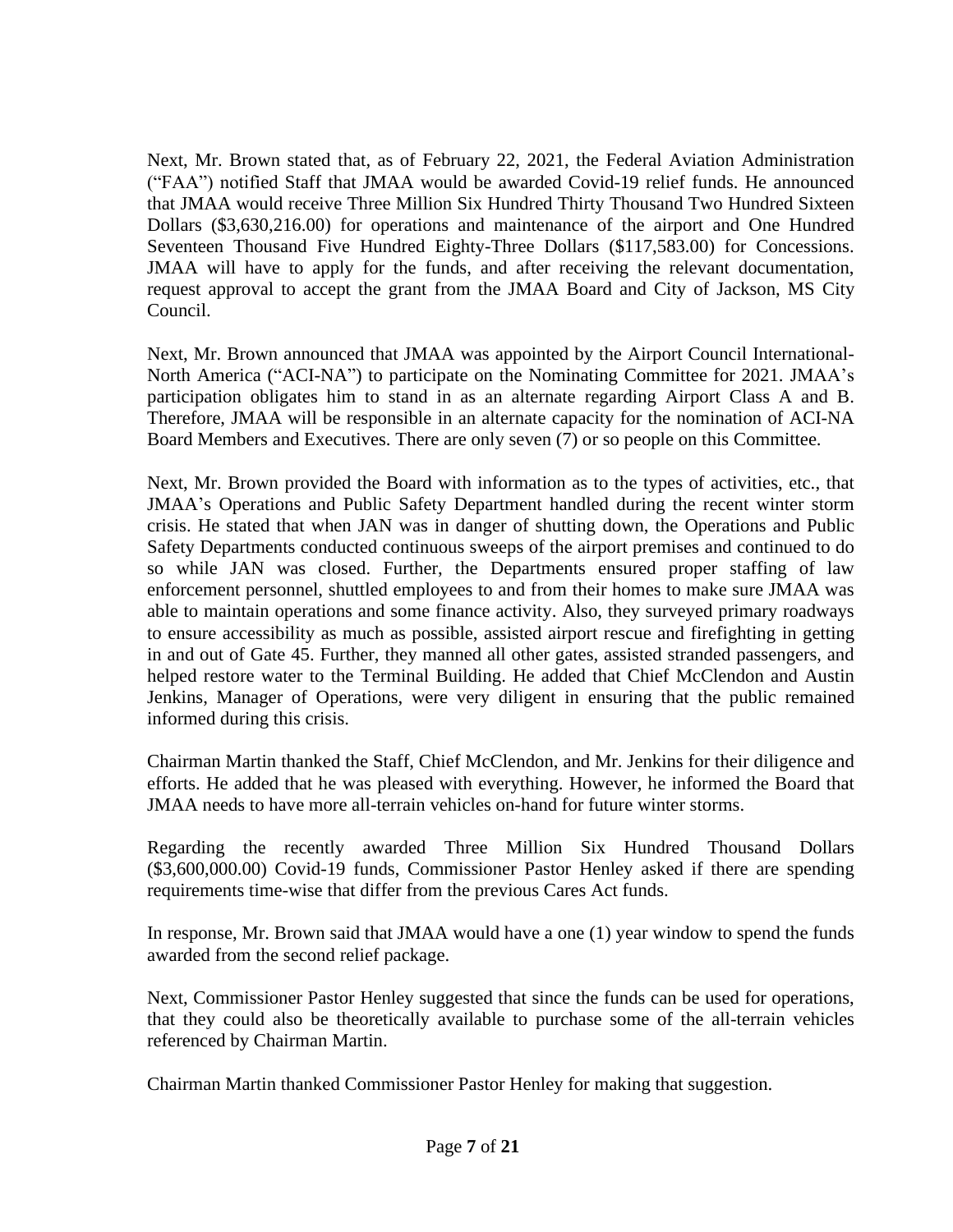# *7. Employee Acknowledgements*

Next, Mr. Brown announced that Mr. William Carr, a member of the JMAA Procurement Department, who is often referred to as the glue that makes the department go, is JMAA's Employee of the Month for January 2021. He requested that Mr. Carr approach the podium to be recognized. Mr. Brown said that Mr. Carr is being recognized for going beyond the call of duty. He consistently provides service to JMAA, including coming to work early and staying late. He added that Mr. Carr is very dedicated to carrying out his duties in making sure all items, both great and small, are completed.

Mr. Brown then presented Mr. Carr with an Employee of the Month Certificate from JMAA. The Board of Commissioners and others in attendance applauded and congratulated Mr. Carr. Afterward, the JMAA Commissioners and Mr. Brown took a photograph with Mr. Carr.

Next, Mrs. Tonya Coakley, Communications Supervisor, approached the podium. She stated that she worked to assist a few SP personnel members with transitioning the parking operations over to JMAA. Also, she supervised the credit card operation and reporting transition.

Mr. Brown added that Mrs. Coakley was involved in the shadowing before the parking services takeover actually took place. In that regard, she worked with the employees directly, supervised the cash management operations, and worked closely with Mrs. Carolyn Dupre' and JMAA's Finance Department to make sure there was a smooth transition. Mr. Brown praised and thanked Mrs. Coakley for a fantastic job!

Chairman Martin informed Mrs. Coakley that her efforts would not go unnoticed. Also, he congratulated and thanked Mrs. Coakley.

### **C. Attorney**

First, Attorney John L. Walker addressed Commissioner LTC(R) Wright's inquiry regarding the federal funding receive by JMAA. He explained that during a meeting last year, two (2) articles from the Clarion-Ledger about the Grants that Commissioner LTC(R) Wright brought to the Board's attention were discussed. Also, the Board had some questions regarding JMAA receiving the grant funds. Attorney Walker referenced his call to Congressman Bennie G. Thompson about investigating the status of the possible grant funds. Afterward, one of Congressman Thompson's Staff Persons forwarded the Grant letters to Attorney Walker. Next, Attorney Walker forwarded the letter to all of the Commissioners. He explained that was his last involvement as there were no further inquiries from any Commissioners.

Vice-Chairman Harris said she did not recall receiving any such email. She directed Mr. Walker to re-send the email. In response, Attorney Walker said that he would re-send the email previously sent to the Commissioners regarding Commissioner LTC(R) Wright's inquiry.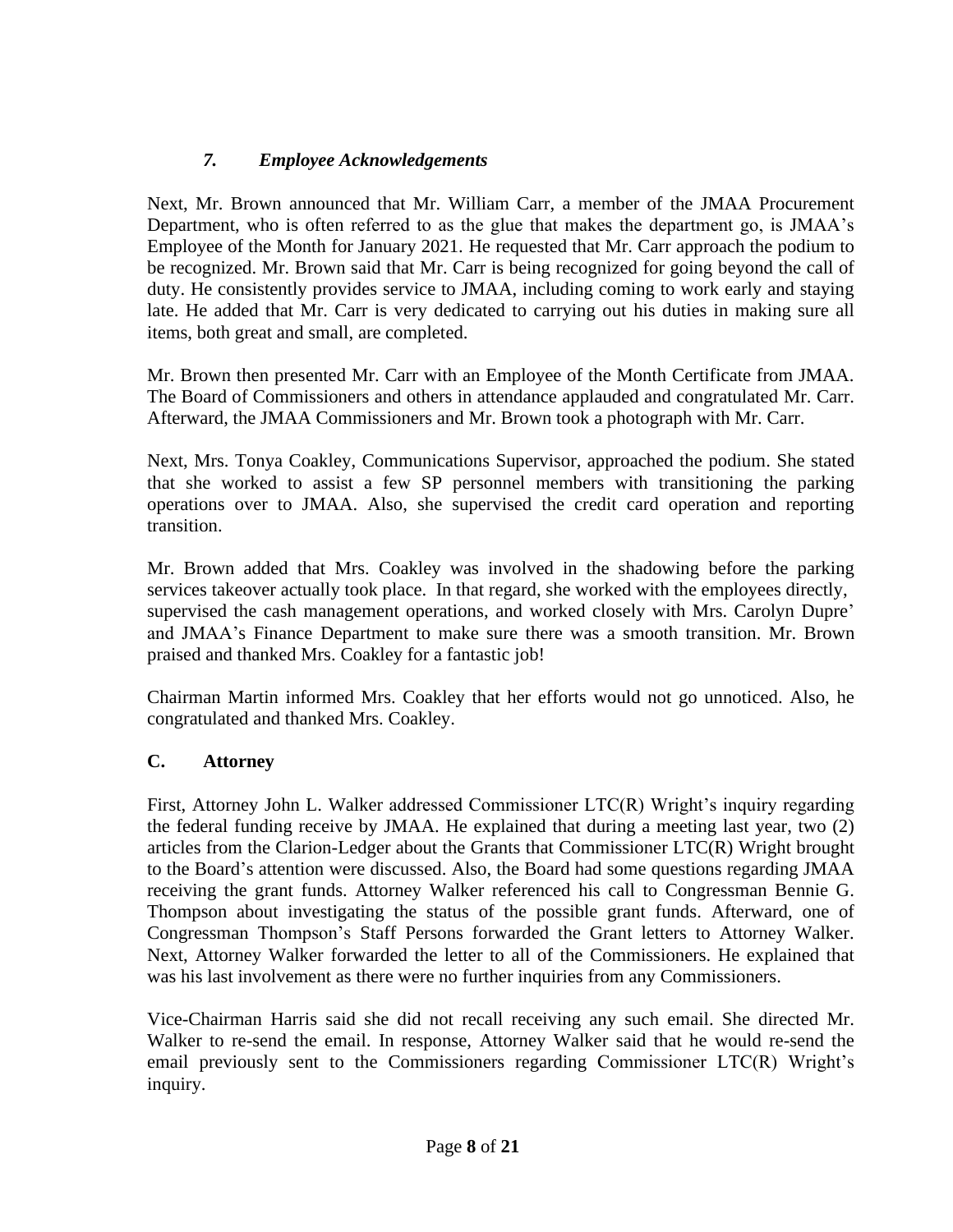Next, Attorney Kevin Bass distributed to the Board a memorandum regarding the Center for Disease Control and Prevention ("CDC") and Federal Aviation Administration ("FAA") guidelines regarding Covid-19 facemask requirements on airport property. He explained the provisions of President Joe Biden's Executive Order regarding Covid-19 facemask requirements. The Board and Attorney Bass held additional discussions regarding JMAA's requirements related to the Covid-19 facemask requirements, including posted signage compliant with the new Transportation Safety Administration ("TSA") rules creating and posting at all entrances and inside the Terminal Building and informing JMAA passengers and tenants about them.

Lastly, Attorney Walker announced there are several matters that he believes the Board should consider during an Executive Session. Therefore, he recommended that the Board enter into Closed Session to discuss the matters at an appropriate time.

# **VII. ACTION ITEMS**

### **A. Financial Matters**

# *1. Financial Reports for January 31, 2021*

*a. Balance Sheet: Accept………………………………..……………….........Page 31*

Mr. Brown directed the Board's attention to the Balance Sheet for January 2021, which was included in the February 22, 2021 Consolidated Rescheduled Work Session and Rescheduled Board Meeting Packet and was discussed at the February 22, 2021 Consolidated Rescheduled Work Session and Rescheduled Board Meeting. Mr. Brown stated that the Board would be asked to adopt a resolution accepting the Balance Sheet for January 2021.

Then, Mr. Brown recognized Ms. Carolyn Dupre', Chief Financial Officer, and asked her to address the Board.

Ms. Dupre' gave highlights of the major components of each Financial Statement for January 2021. As to the Balance Sheet and Income Statement, the Board held the following discussion:

Mr. Brown first noted for the Commissioners that the Unrestricted Cash for the month of January is more than it has been since the beginning of the Pandemic.

Next, Commissioner LTC(R) Wright asked if JMAA is renting out any hangars besides the rental to Atlantic Aviation. In response, Mr. Brown informed the Board that JMAA rents out hangars to Barksdale G3 and Falcon 900 Jet at Tri-Jet Aviation.

Mr. Brown noted that the utility expenses are below budget. He explained that JMAA's Staff implemented some energy conservation moves to help lower the utility costs. Specifically, the lower level lights in the Terminal Building, which were usually running around the clock, are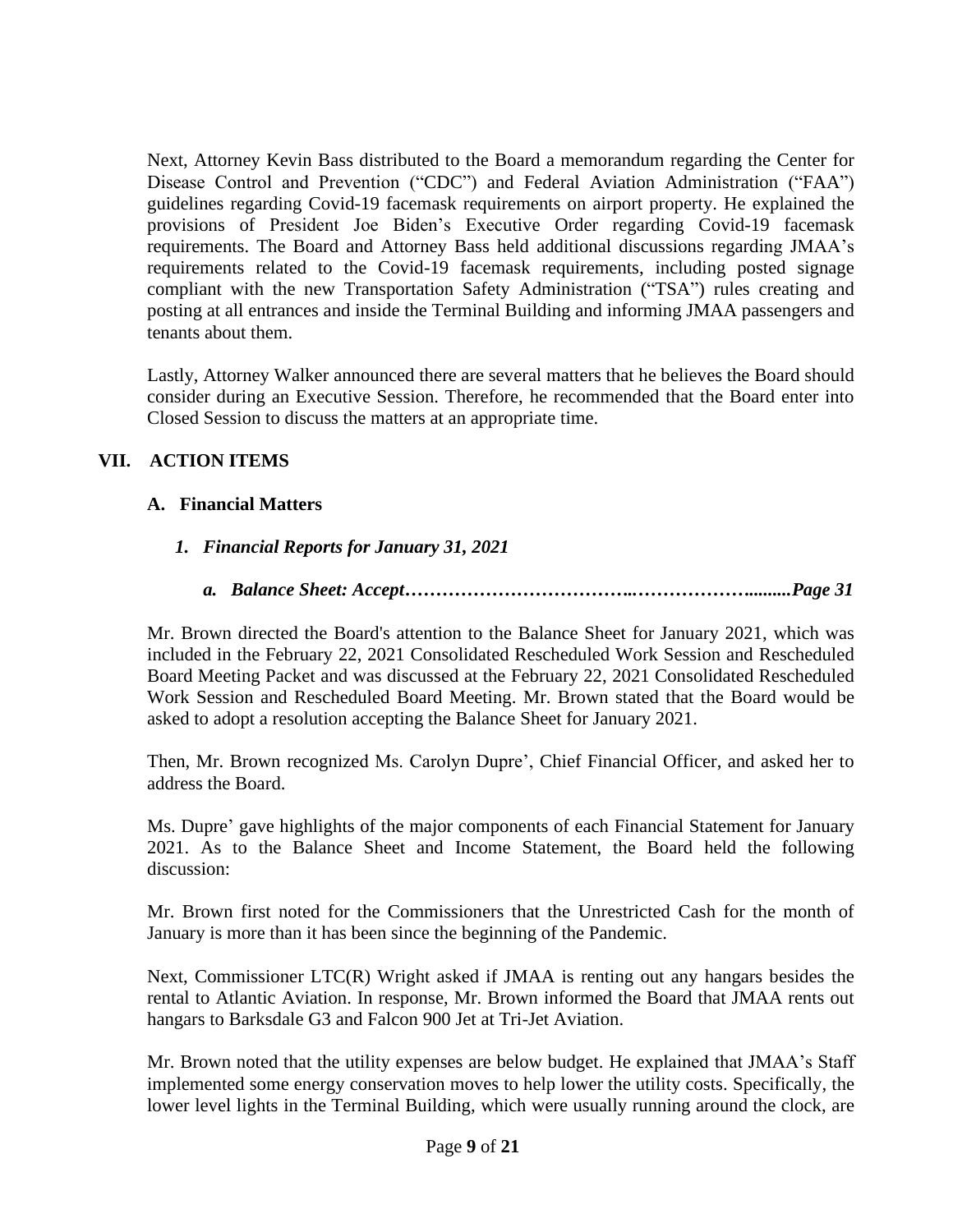now on a daylight timer. Mr. Brown stated that Staff hopes the trend of lower utility costs continues.

Next, Commissioner Pastor Henley explained that from his review of the Income Sheet, JMAA has a One Hundred Eighteen Thousand Dollar (\$118,000.00) of Positive Net Operating Income Year-To-Date. After reviewing the Income Statement, Ms. Dupre' agreed that Commissioner Pastor Henley was correct. Therefore, she said she would correct the Income Statement to reflect this.

Commissioner Pastor Henley and Ms. Dupre' then held some additional discussion regarding JMAA's Year-To-Date income, along with federal grant revenues. Then Commissioner Pastor Henley stated that overall, JMAA is doing well as to its budget. Ms. Dupre' confirmed that regarding the budget, JMAA is doing well.

In response to Vice-Chairman Harris's question, Commissioner Pastor Henley commented that based on the adjustment with the CARES ACT funds, JMAA is doing better than surviving in the current economy.

Then, Commissioner Harris said JMAA is not thriving but is surviving because the CARES ACT funds are helping JMAA. She added that "we" have to keep in mind that the grant funds are being used to offset losses.

The Board then considered the below Resolution.

### **RESOLUTION CY-2021-17**

### **RESOLUTION ACCEPTING/APPROVING THE JANUARY 2021 BALANCE SHEET**

Upon motion by Vice-Chairman Harris, seconded by Commissioner Pastor Henley, the following **RESOLUTION** was made and approved by a unanimous vote (4-0-0).

**WHEREAS,** the Board of Commissioners (the "Board") of the Jackson Municipal Airport Authority (the "Authority") reviewed and considered the Authority's Balance Sheet for the month and period ending January 31, 2021, which is included in the Consolidated Rescheduled Work Session and Rescheduled Board Meeting Packet at pages 31-32, and was distributed to the Board before the February 22, 2021 Consolidated Rescheduled Work Session and Rescheduled Board Meeting.

**IT IS, THEREFORE, RESOLVED** that the Board hereby accepts and approves the Balance Sheet for January 2021.

Yeas: Harris, Henley, Martin, Wright Nays: None Abstentions: None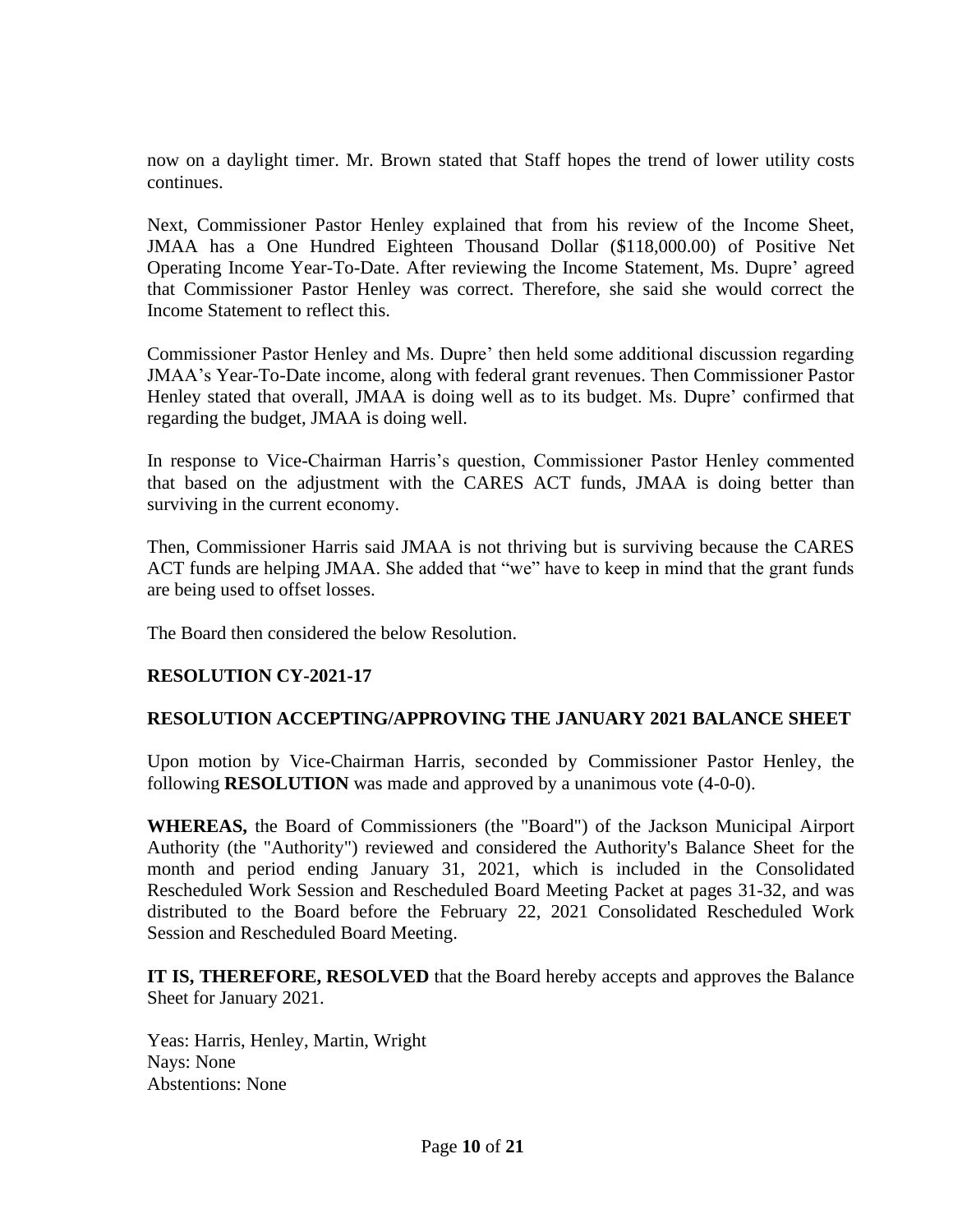February 22, 2021

### *b. Income Statement: Accept……………………………………..Page 33*

Next, Mr. Brown directed the Board's attention to the Income Statement for January 2021, which was included in the February 22, 2021 Consolidated Rescheduled Work Session and Rescheduled Board Meeting Packet and was discussed during the February 22, 2021 Consolidated Rescheduled Work Session and Rescheduled Board Meeting. The Board held no additional discussion.

Then, Mr. Brown requested that the Board adopt a Resolution accepting the Income Statement for January 2021.

# **RESOLUTION CY-2021-218**

### **RESOLUTION ACCEPTING/APPROVING THE JANUARY 2021 INCOME STATEMENT, AS AMENDED**

Upon motion by Vice-Chairman Harris, seconded by Commissioner LTC(R) Wright, the following **RESOLUTION** was made and approved by a unanimous vote (4-0-0).

**WHEREAS,** the Board of Commissioners (the "Board") of the Jackson Municipal Airport Authority (the "Authority") reviewed and considered the Authority's Income Statement for the month and period ending January 31, 2021, which is included in the Consolidated Rescheduled Work Session and Rescheduled Board Meeting at pages 33-35, as amended by deleting-\$109,679.36 from the Net Operating Income Year-To-Date Variance Column and inserting \$118,137.03, and was distributed to the Board before the February 22, 2021 Consolidated Rescheduled Work Session and Rescheduled Board Meeting.

**IT IS, THEREFORE, RESOLVED** that the Board hereby accepts and approves the Income Statement, as amended by deleting-\$109,679.36 from the Net Operating Income Year-To-Date Variance Column and by inserting \$118,137.03.

Yeas: Harris, Henley, Martin, Wright Nays: None Abstentions: None

February 22, 2021

### *c. Claims Docket for January 2021: Approve.……..…..……………....Page 36*

Next, Mr. Brown directed the Board's attention to the Claims Docket for December 2020, which was included in the January 25, 2021 Regular Board Meeting Packet and discussed during the January 21, 2021 Work Session. The Board then held the following discussion: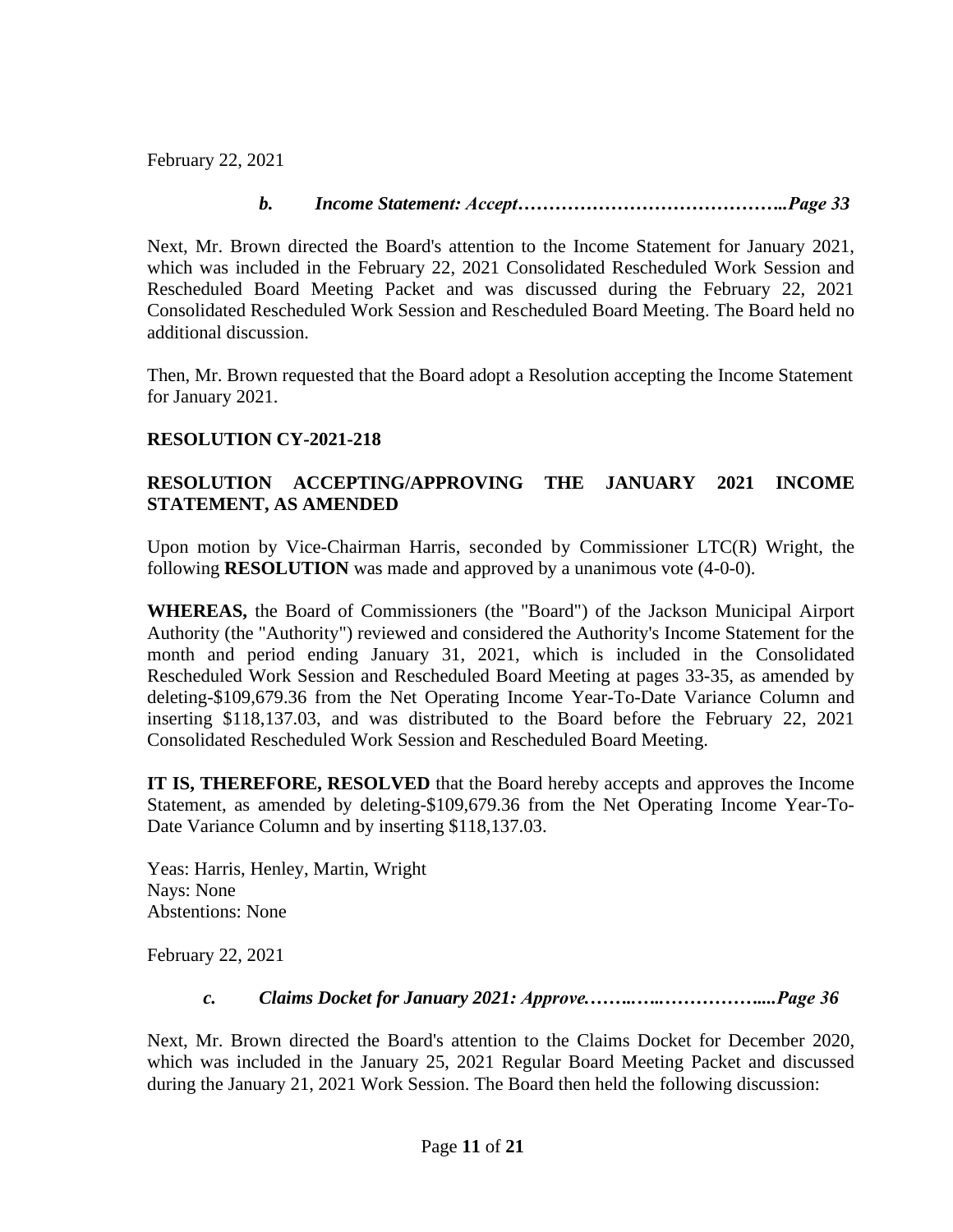Vice-Chairman Harris referenced Claim No. 99109 and asked what JMAA is doing with Tyler Technologies ("Tyler"). In response, Mr. Brown informed the Board that Tyler is providing services related to the support agreement for the ERP solution, and the number is an annual amount.

Next, Vice-Chairman Harris referenced Claim No. 99079, the Greater Jackson Chamber Membership. She asked if it is a new claim. Also, she asked if JMAA received an invoice from the Greater Jackson Alliance Membership. In response, Ms. Dupre' informed the Board that JMAA has only received the invoice for the Chamber Membership.

Continuing, Vice-Chairman Harris referenced Claim No. 99078 and asked the basis of the claim. Mr. Brown responded that the claim is related to the remaining amount owed on the loans for the two (2) shuttle vehicles and the Ford F150 labeled JMAA, which were purchased pursuant to the SP Plus Agreement. He also confirmed that JMAA has possession of all the vehicles.

Next, Commissioner LTC(R) Wright asked for clarification as to Claim No. 99051 and Claim No. 99078, related to SP Plus. In response, Mr. Brown said that Claim No. 99051 is for the operational cost incurred prior to termination, and Claim No. 99078 relates to transferring the assets to JMAA's possession.

In response to Commissioner Pastor Henley's comment, Mr. Brown confirmed that JMAA will receive one (1) more invoice from SP Plus.

Mr. Brown then requested that the Board adopt a Resolution accepting the Claims Docket for January 2021.

### **RESOLUTION CY-2021-19**

### **RESOLUTION ACCEPTING/APPROVING THE JANUARY 2021 CLAIMS DOCKET**

Upon motion by Vice-Chairman Harris, seconded by Commissioner LTC(R) Wright, the following **RESOLUTION** was made and approved by a majority vote 3-1-0.

**WHEREAS,** the Board of Commissioners (the "Board") of the Jackson Municipal Airport Authority (the "Authority") reviewed and considered the Authority's Claims Docket for the month and period ending January 31, 2021, which is included in the Consolidated Rescheduled Work Session and Rescheduled Board Meeting Packet at pages 36-39, and was distributed to the Board before the February 22, 2021 Consolidated Rescheduled Work Session and Rescheduled Board Meeting.

**IT IS, THEREFORE, RESOLVED** that the Board hereby authorizes payment of the claims appearing on the January 2021 Claims Docket for \$953,148.90.

Yeas: Harris, Martin, Wright Nays: Henley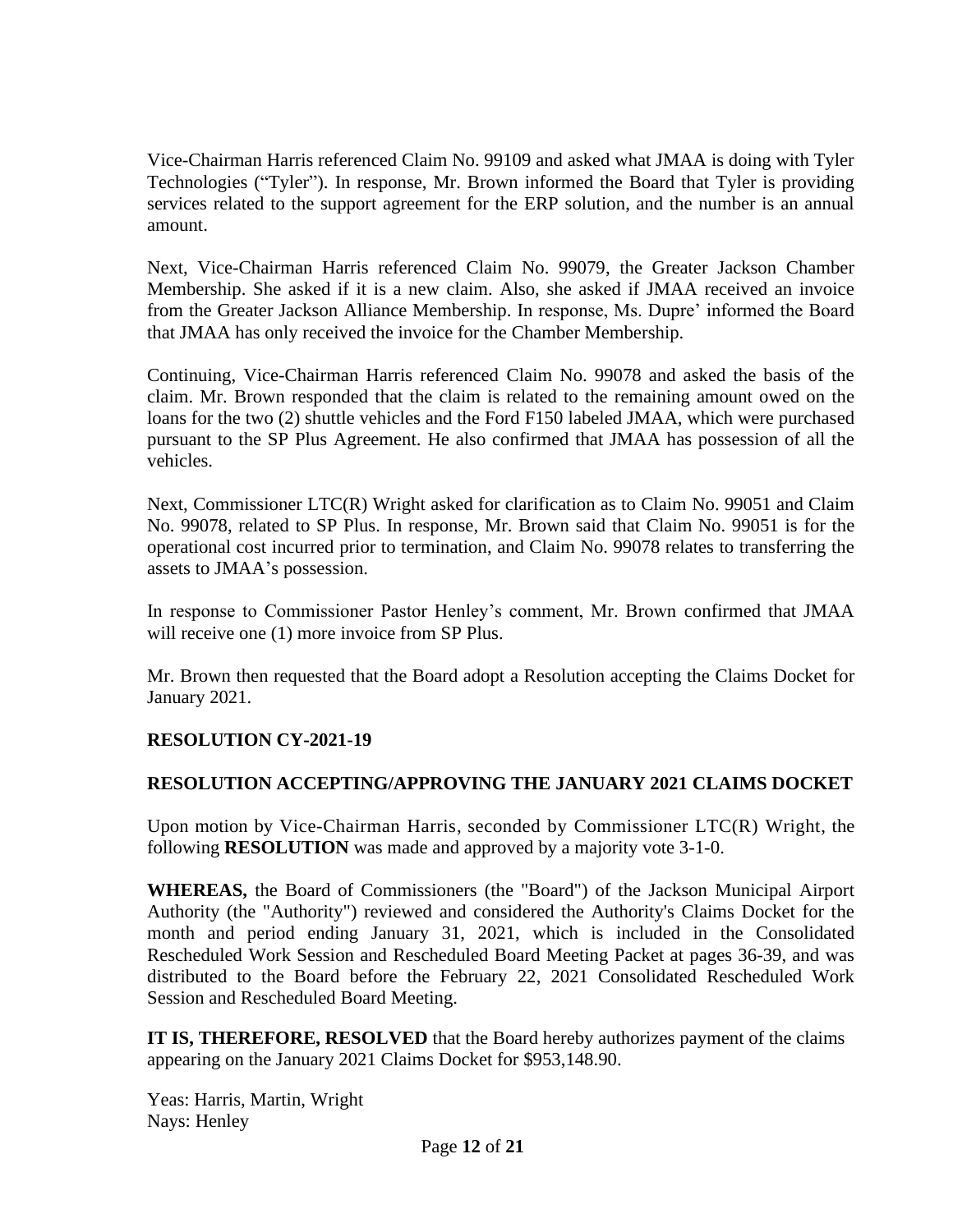Abstentions: None

February 22, 2021

### **B. Construction Projects**

*1. Taxiway Bravo Rehabilitation Project, HKS: (i) Authorization to Publish a Request for Qualifications ("RFQ") for Engineering and Related Services in Connection with the Taxiway Bravo Rehabilitation Project at Hawkins Field Airport ("HKS"); and (ii) Approval of the Budget Amount Not-to-Exceed \$219,956.00…………………………………………………………......Page 40*

Mr. Paul Brown, Chief Executive Officer, explained the Board Memorandum for Project Title: "Taxiway Bravo Rehabilitation Project at Hawkins Field Airport," and the action requests listed therein, which appear at pages 40-43 in the Packet. Mr. Brown further presented from the JMAA PowerPoint Presentation, at pages 11-12. The JMAA PowerPoint Presentation is attached as an exhibit to the February 22, 2021 Consolidated Rescheduled Work Session and Rescheduled Board Meeting Minutes.

In response to Vice-Chairman Harris's question as to the project schedule, Mr. Brown informed the Board that Staff projects the completion in one year and a half (1½) from February 22, 2021. He added that once the Requests for Qualifications process is complete, JMAA will secure engineering services and begin planning for the construction phase.

### **RESOLUTION CY-2021-20**

### **RESOLUTION (I) AUTHORIZING STAFF TO PUBLISH A REQUEST FOR QUALIFICATIONS ("RFQ") FOR ENGINEERING AND RELATED SERVICES IN CONNECTION WITH THE TAXIWAY BRAVO REHABILITATION PROJECT AT HAWKINS FIELD AIRPORT ("HKS"); AND (II) APPROVAL OF THE BUDGET AMOUNT NOT-TO-EXCEED \$219,956.00**

Upon motion by Vice-Chairman Harris, seconded by Commissioner Pastor Henley, the following **RESOLUTION** was made and approved by a unanimous vote 4-0-0.

**WHEREAS**, the Board has considered the request of Jackson Municipal Airport Authority's ("JMAA") Staff for: (i) authority to publish a Request for Qualifications ("RFQ") for engineering and related services ("Services") in connection with the Taxiway Bravo Rehabilitation Project ("Project") at Hawkins Field Airport ("HKS"); and (ii) approval of the budget amount not-to-exceed \$219,956.00; and

**WHEREAS**, the Board finds that such requests, which are explained in Memorandum No. CP 2021-05, dated February 22, 2021, found at pages 40-43 of the Meeting Packet, ought to be granted.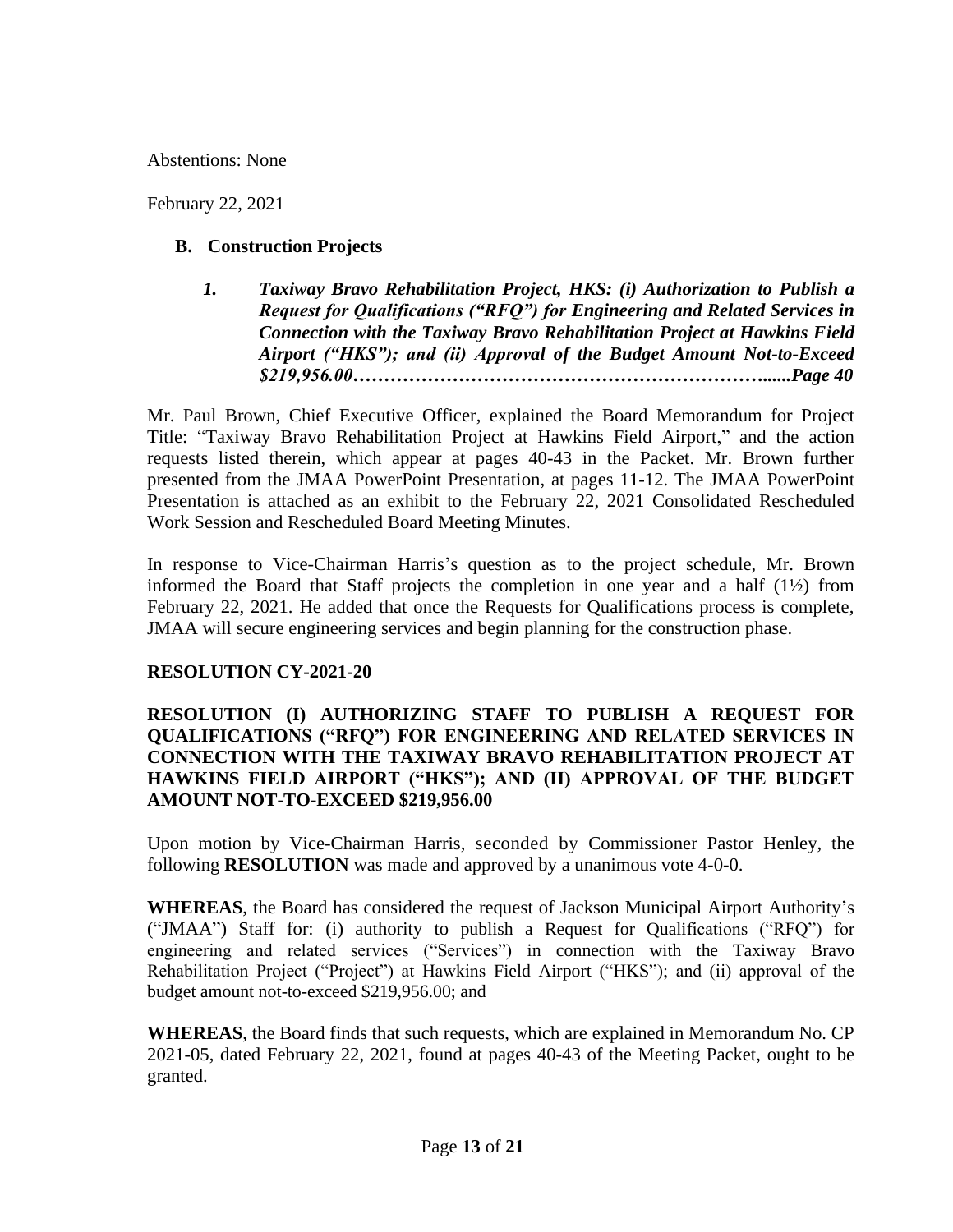**IT IS, THEREFORE, RESOLVED** that: (i) JMAA's Staff is authorized to publish a Request for Qualifications ("RFQ") for engineering and related services ("Services") in connection with the Taxiway Bravo Rehabilitation Project ("Project") at Hawkins Field Airport ("HKS"); and (ii) the budget amount not-to-exceed \$219,956.00 is approved; and

**IT IS, THEREFORE, FURTHER RESOLVED** that such requests are fully explained in Memorandum No. CP 2021-05, dated February 22, 2021, found at pages 40-43 of the Meeting Packet.

Yeas: Harris, Henley, Martin, Wright Nays: None Abstentions: None

February 22, 2021

*2. Taxiway Alpha Phase 2 Rehabilitation Project, JAN: Authorization to: (i) Award a Professional Services Agreement for Engineering and Related Services to Neel-Schaffer, Inc., in an Amount Not-to-Exceed \$1,958,980.00, after an Agreement is Successfully Negotiated; and (ii) Execute the Agreement for the Services ("Agreement"), after JMAA's Legal Counsel Successfully Negotiates and Drafts the Agreement..…………………Page 44*

Mr. Paul Brown, Chief Executive Officer, explained the Board Memorandum for Project Title: "Taxiway Alpha Phase 2 Rehabilitation Project at Jackson-Medgar Wiley Evers International Airport," and the action requests listed therein, which appear at pages 44-48 in the Packet. Mr. Brown further presented from the JMAA PowerPoint Presentation, at pages 13-17. The JMAA PowerPoint Presentation is attached as an exhibit to the February 22, 2021 Consolidated Rescheduled Work Session and Rescheduled Board Meeting Minutes.

In response to Commissioner LTC(R) Wright's question regarding the fee, Mr. Brown explained that the request is for the engineering portion of the Rehabilitation Project. He informed the Board that Eight Hundred Eighty Thousand One Hundred Seventy-Eight Dollars and Thirty Cents (\$880,178.30) are from AIP Funds, Forty-Four Thousand Four Hundred Fifty-Four Dollars and Thirty-Five Cents (\$44,454.35) are from the Mississippi Department of Transportation ("MDOT"), and One Million Seventy-Four Thousand Three Hundred Seventy-Four Dollars and Thirty-Five Cents (\$1,074,347.35) from JMAA, for a total of One Million Nine Hundred Fifty-Eight Thousand Nine Hundred Eighty Dollars (\$1,958,980.00).

Mr. Brown confirmed Vice-Chairman Harris's statement that this is a ten million dollar (\$10,000,000.00) project that includes the design phase and construction phase and requires JMAA and MDOT to each provide a five percent (5%) matching funds.

### **RESOLUTION CY-2021-21**

### Page **14** of **21 RESOLUTION AUTHORIZING STAFF TO: (I) AWARD A PROFESSIONAL**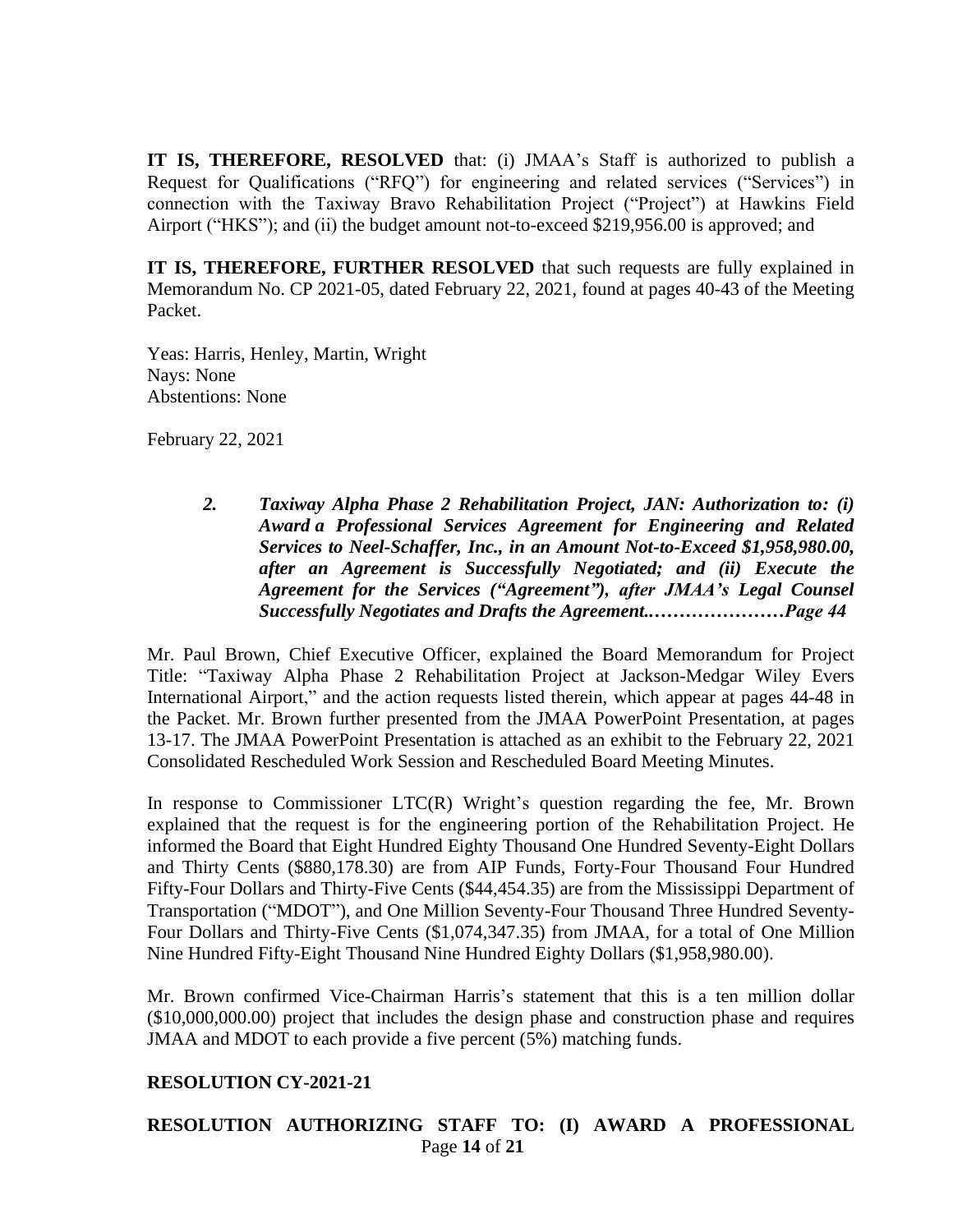### **SERVICES AGREEMENT ("AGREEMENT") FOR ENGINEERING AND RELATED SERVICES TO NEEL-SCHAFFER, INC., IN AN AMOUNT NOT-TO-EXCEED \$1,958,980.00, AFTER AN AGREEMENT IS SUCCESSFULLY NEGOTIATED; AND (II) EXECUTE THE AGREEMENT AFTER JMAA'S LEGAL COUNSEL SUCCESSFULLY NEGOTIATES AND DRAFTS, THE AGREEMENT**

Upon motion by Vice-Chairman Harris, seconded by Commissioner LTC(R) Wright, the following **RESOLUTION** was made and approved by a unanimous vote 4-0-0.

**WHEREAS**, the Board has considered the request of Jackson Municipal Airport Authority's ("JMAA") Staff for authority to: (i) award a Professional Services Agreement ("Agreement") for engineering and related services ("Services") in connection with the Taxiway Alpha Phase 2 Rehabilitation Project ("Project") at Jackson-Medgar Wiley Evers International Airport ("JAN") to Neel-Schaffer, Inc. ("Consultant"), in an amount not-to-exceed \$1,958,980.00, after an Agreement is successfully negotiated and; (ii) execute the Agreement, after JMAA's Legal Counsel successfully negotiates and drafts the Agreement.

**WHEREAS**, Neel-Schaffer, Inc. shall subcontract with SOL Engineering Service, LLC ("SOL"), a Mississippi Limited Liability Company and certified Disadvantaged Business Enterprise with its principal place of business in Jackson, Mississippi, to perform Construction Administration Services. SOL shall be paid forty and seven-hundredths percent (40.07%) of the amount paid to Neel-Schaffer for the Services under the proposed Agreement; and

**WHEREAS**, the Board finds that such requests, which are explained in Memorandum No. CP 2021-03, dated February 22, 2021, found at pages 44-48 of the Meeting Packet, ought to be granted.

**IT IS, THEREFORE, RESOLVED** that JMAA's Staff is authorized to: (i) award a Professional Services Agreement ("Agreement") for engineering and related services ("Services") in connection with the Taxiway Alpha Phase 2 Rehabilitation Project ("Project") at Jackson-Medgar Wiley Evers International Airport ("JAN") to Neel-Schaffer, Inc. ("Consultant"), in an amount not-to-exceed \$1,958,980.00, after an Agreement is successfully negotiated and; (ii) execute the Agreement, after JMAA's Legal Counsel successfully negotiates and drafts the Agreement; and

**IT IS, THEREFORE, FURTHER RESOLVED** that Neel-Schaffer, Inc. shall subcontract with SOL Engineering Service, LLC ("SOL"), a Mississippi Limited Liability Company and certified Disadvantaged Business Enterprise with its principal place of business in Jackson, Mississippi, to perform Construction Administration Services. SOL shall be paid forty and seven-hundredths percent (40.07%) of the amount paid to Neel-Schaffer for the Services under the proposed Agreement; and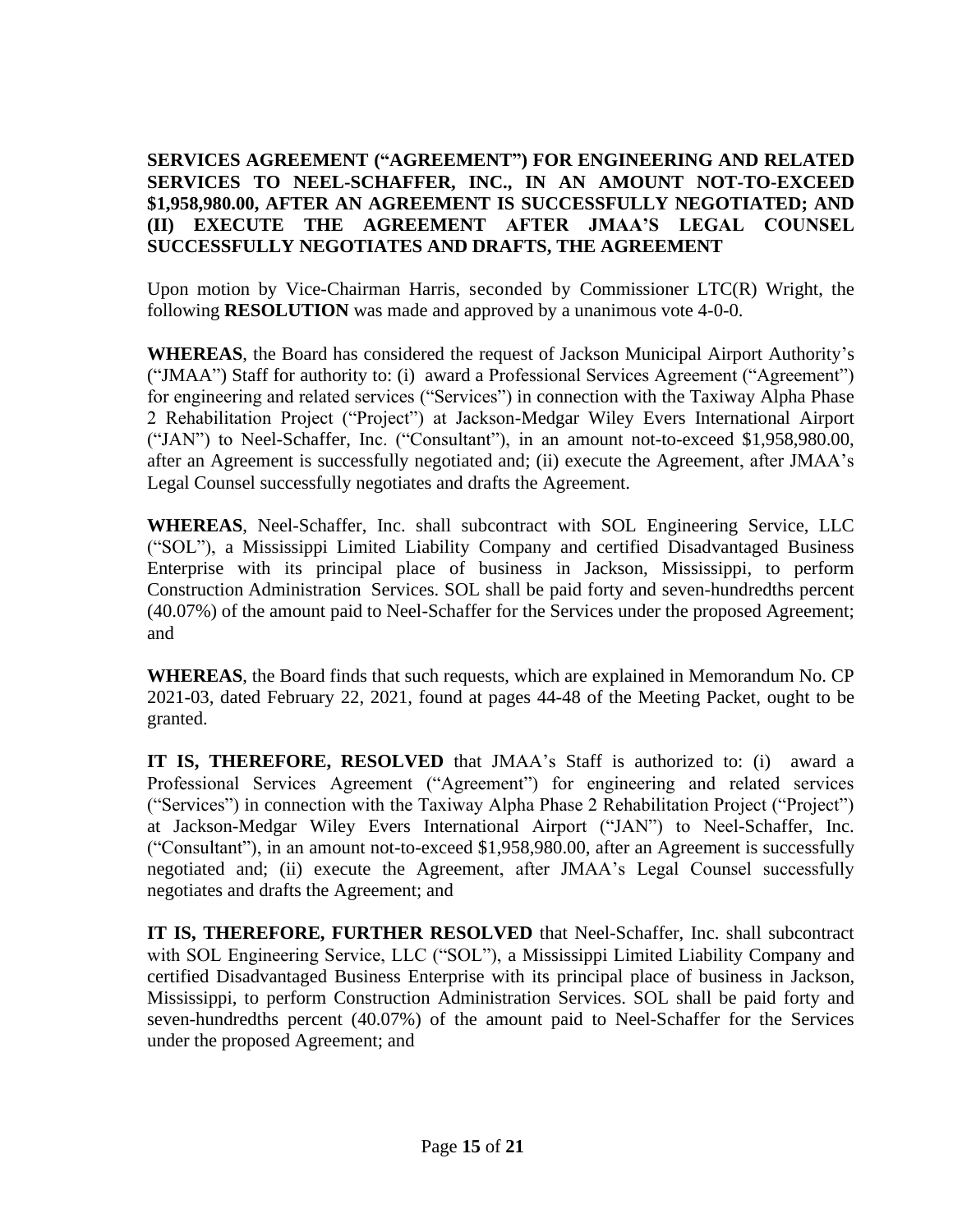**IT IS, THEREFORE, FURTHER RESOLVED** that such requests are fully explained in Memorandum No. CP 2021-03, dated February 22, 2021, found at pages 44-48 of the Meeting Packet.

Yeas: Harris, Henley, Martin, Wright Nays: None Abstentions: None

February 22, 2021

### **C. Procurements**

None.

**D. Service Agreements**

#### **E. Grants**

*1. Airport Multimodal Grant, JMAA: Authorization to (i) Accept the FY2021 Airport Multimodal Grant with the Mississippi Department of Transportation ("MDOT") State Grant No. MM-0036-0421 in the Amount of \$158,466.00 ("Grant"); and (ii) Authorization for Mr. Paul A. Brown, JMAA's Chief Executive Officer to Execute the Grant Agreement on Behalf of JMAA …………..………………………………………………………………Page 49*

Mr. Paul Brown, Chief Executive Officer, explained the Board Memorandum for Project Title: "Airport Multimodal Grant," and the action requests listed therein, which appear at pages 49-50 in the Packet. Mr. Brown further presented from the JMAA PowerPoint Presentation, at page 21. The JMAA PowerPoint Presentation is attached as an exhibit to the February 22, 2021 Consolidated Rescheduled Work Session and Rescheduled Board Meeting Minutes.

Chairman Martin thanked Central District Transportation Commissioner Mr. Willie Simmons and the Department of Transportation Commission for awarding JMAA the MultiModal Grant funds.

### **RESOLUTION CY-2021-22**

**RESOLUTION AUTHORIZING: (I) JMAA'S STAFF TO ACCEPT THE FY2021 AIRPORT MULTIMODAL GRANT WITH THE MISSISSIPPI DEPARTMENT OF TRANSPORTATION ("MDOT") STATE GRANT NO. MM-0036-0421 IN THE AMOUNT OF \$158,466.00 ("GRANT"); AND (II) MR. PAUL A. BROWN, JMAA'S CHIEF EXECUTIVE OFFICER, TO EXECUTE THE GRANT AGREEMENT ON BEHALF OF JMAA**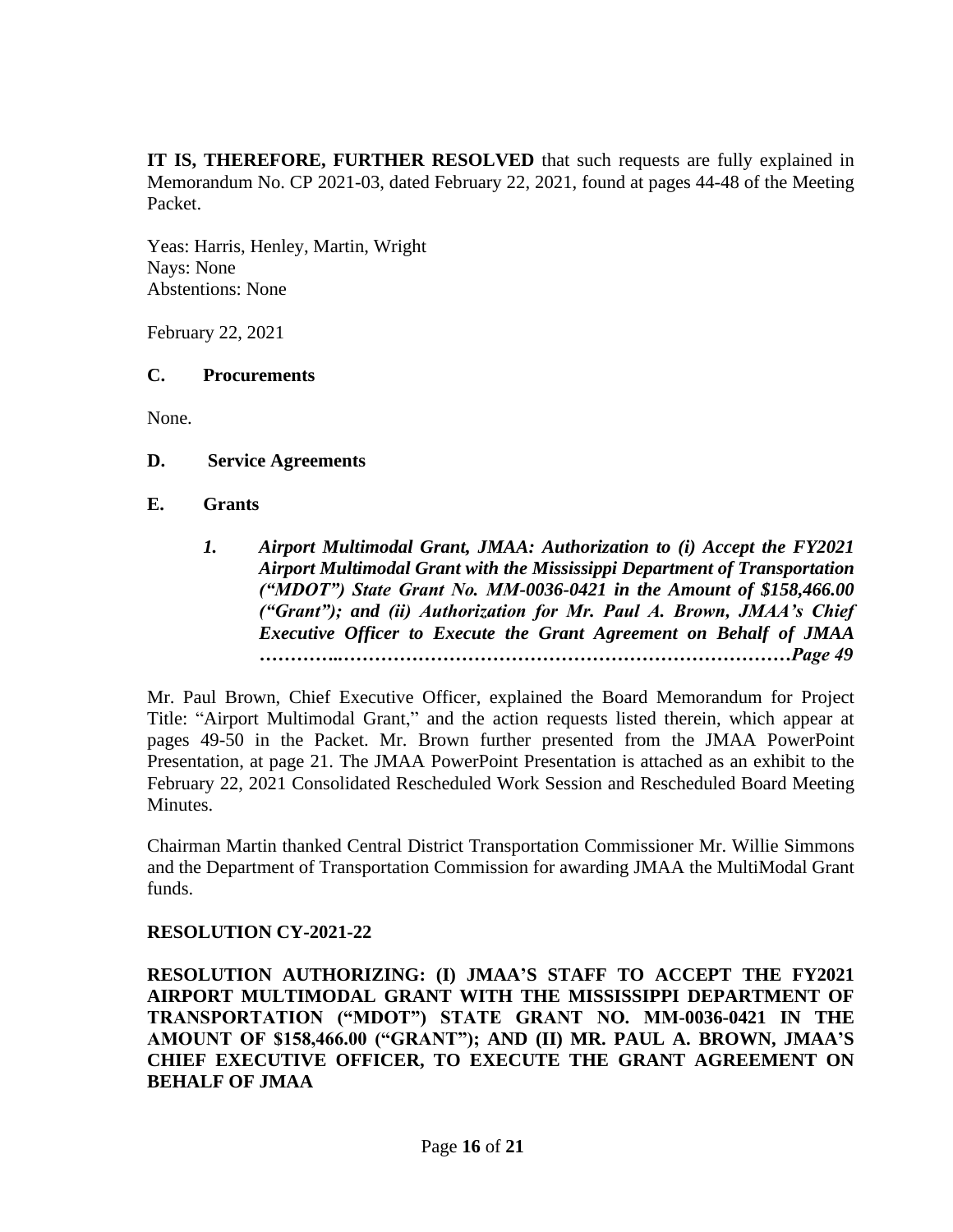Upon motion by Vice-Chairman Harris, seconded by Commissioner Pastor Henley, the following **RESOLUTION** was made and approved by a unanimous vote 4-0-0.

**WHEREAS**, the Board has considered the request of Jackson Municipal Airport Authority's ("JMAA") Staff for authority: (i) to accept the Mississippi Department of Transportation ("MDOT") Fiscal Year ("FY") 2021 Airport Multimodal Grant, MDOT Grant No. MM-0036- 0421 in the total amount not-to-exceed \$158,466.00 ("MDOT Grant"); and (ii) for Mr. Paul A. Brown, JMAA's Chief Executive Officer, to execute the MDOT Grant Agreement on behalf of JMAA; and

**WHEREAS**, the MDOT Grant will be used for the construction of a hangar at Hawkins Field Airport ("HKS"); and

**WHEREAS**, the Board finds that such requests, which are explained in Memorandum No. Executive 2021-05, dated February 22, 2021, found at pages 49-50 of the Meeting Packet, ought to be granted.

**IT IS, THEREFORE, RESOLVED** that: (i) JMAA's Staff is authorized to accept the Mississippi Department of Transportation ("MDOT") Fiscal Year ("FY") 2021 Airport Multimodal Grant, MDOT Grant No. MM-0036-0421 in the total amount not-to-exceed \$158,466.00 ("MDOT Grant"); and (ii) Mr. Paul A. Brown, JMAA's Chief Executive Officer, is authorized to execute the MDOT Grant Agreement on behalf of JMAA; and

**IT IS, THEREFORE, FURTHER RESOLVED** that the MDOT Grant will be used to construct a hangar at Hawkins Field Airport ("HKS"); and

**IT IS, THEREFORE, FURTHER RESOLVED** that such requests are fully explained in Memorandum No. Executive 2021-05, dated February 22, 2021, found at pages 49-50 of the Meeting Packet.

Yeas: Harris, Henley, Martin, Wright Nays: None Abstentions: None

February 22, 2021

### **F. Other Matters**

### **G. New Business**

Commissioner LTC(R) Wright announced that Milwaukee Tool has a job fair at 558 Wright Road on February 25, 2021. Afterward, he read the flyer aloud to the public. He asked that JMAA post flyers for the job fair where applicable so the Milwaukee Tool knows JMAA is a good neighbor.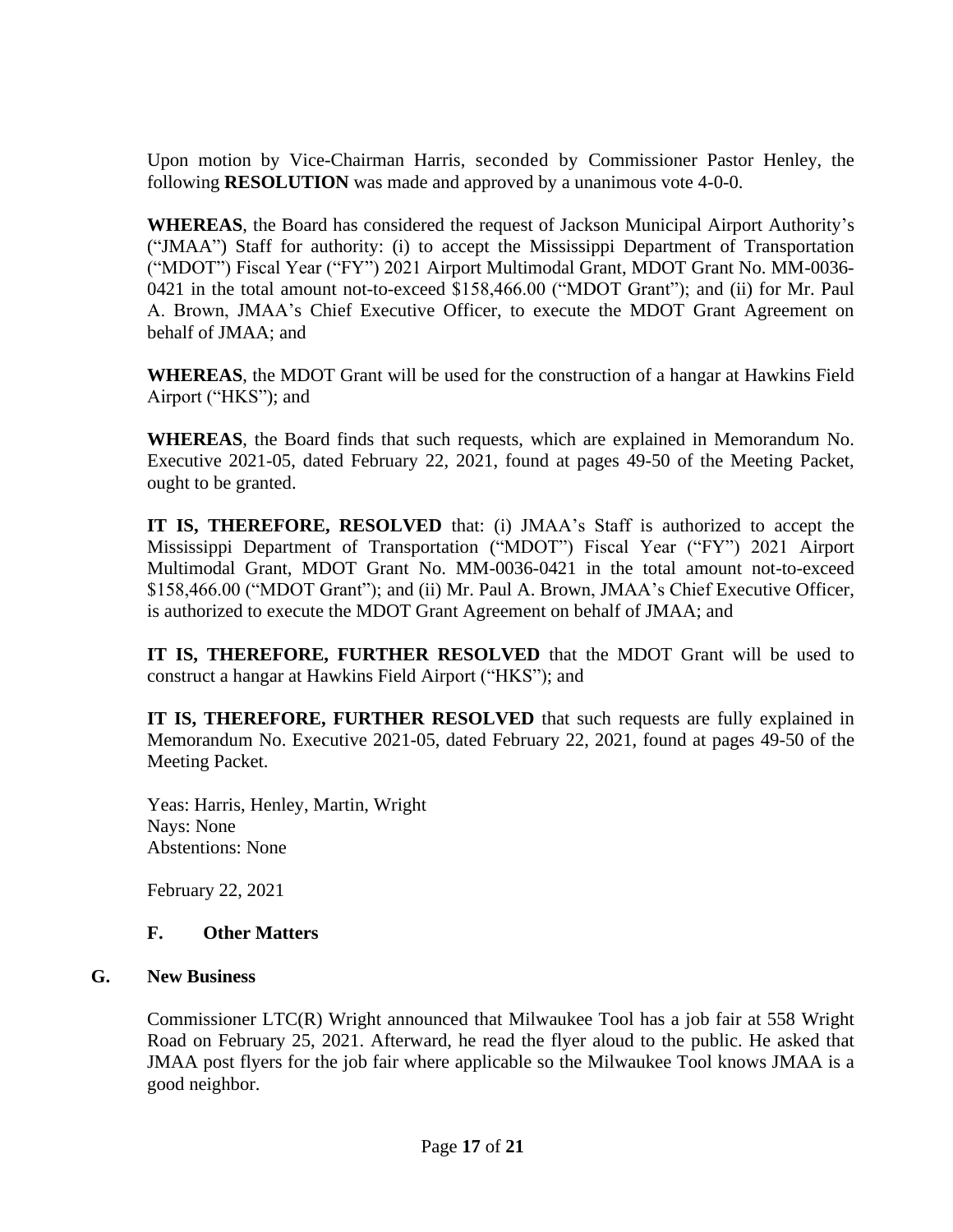### **OPEN SESSION**

The Board, pursuant to Commissioner Pastor Henley's motion, seconded by Commissioner LTC(R) Wright, by a unanimous vote 4-0-0, resolved to close the Meeting. Chairman Martin asked all, except Mr. Paul A. Brown, CEO, and attorneys from Walker Group, PC, to vacate the room. Additionally, persons attending the Meeting telephonically or via video conference were disconnected from the Meeting.

All present, with the exceptions noted, were directed to vacate the room; this was done.

The Board went into Closed Session at 2:17 p.m.

### **CLOSED SESSION**

After a discussion regarding the matters proposed to be discussed in Executive Session, Vice-Chairman Harris moved that the Board enter Executive Session to consider: potential litigation regarding a governmental entity; and a pending litigation case: Arnetrius Branson v. JMAA and LaWanda Harris. Commissioner LTC(R) Wright seconded the motion, and the Commissioners resolved to enter Executive Session for the stated purposes by a unanimous vote 4-0-0.

The Closed Session ended at 2:23 p.m.

### **OPEN SESSION**

Chairman Martin then invited persons outside the room to re-enter, and some did. Chairman Martin then stated in Open Session that the Board, during Closed Session, voted to enter Executive Session to discuss: potential litigation regarding a governmental entity; and a pending litigation case: Arnetrius Branson v. JMAA and LaWanda Harris. Further, he stated that Vice-Chairman Harris made the motion to go into Executive Session, Commissioner LTC(R) Wright seconded the motion, and the Commissioners resolved, by a unanimous vote, to enter Executive Session for the stated purposes.

Chairman Martin asked all present, except for Mr. Paul A. Brown, CEO, and attorneys from Walker Group, PC, to vacate the room.

The Board went into Executive Session at 2:25 p.m.

### **EXECUTIVE SESSION**

During the Executive Session, the Board discussed: potential litigation regarding a governmental entity matter; and a pending litigation case: Arnetrius Branson v. JMAA and LaWanda Harris.

- *1. The Board took no action as to potential litigation regarding a governmental entity.*
- *2. The Board took no action as to the pending litigation case: Arnetrius Branson v. JMAA and LaWanda Harris.*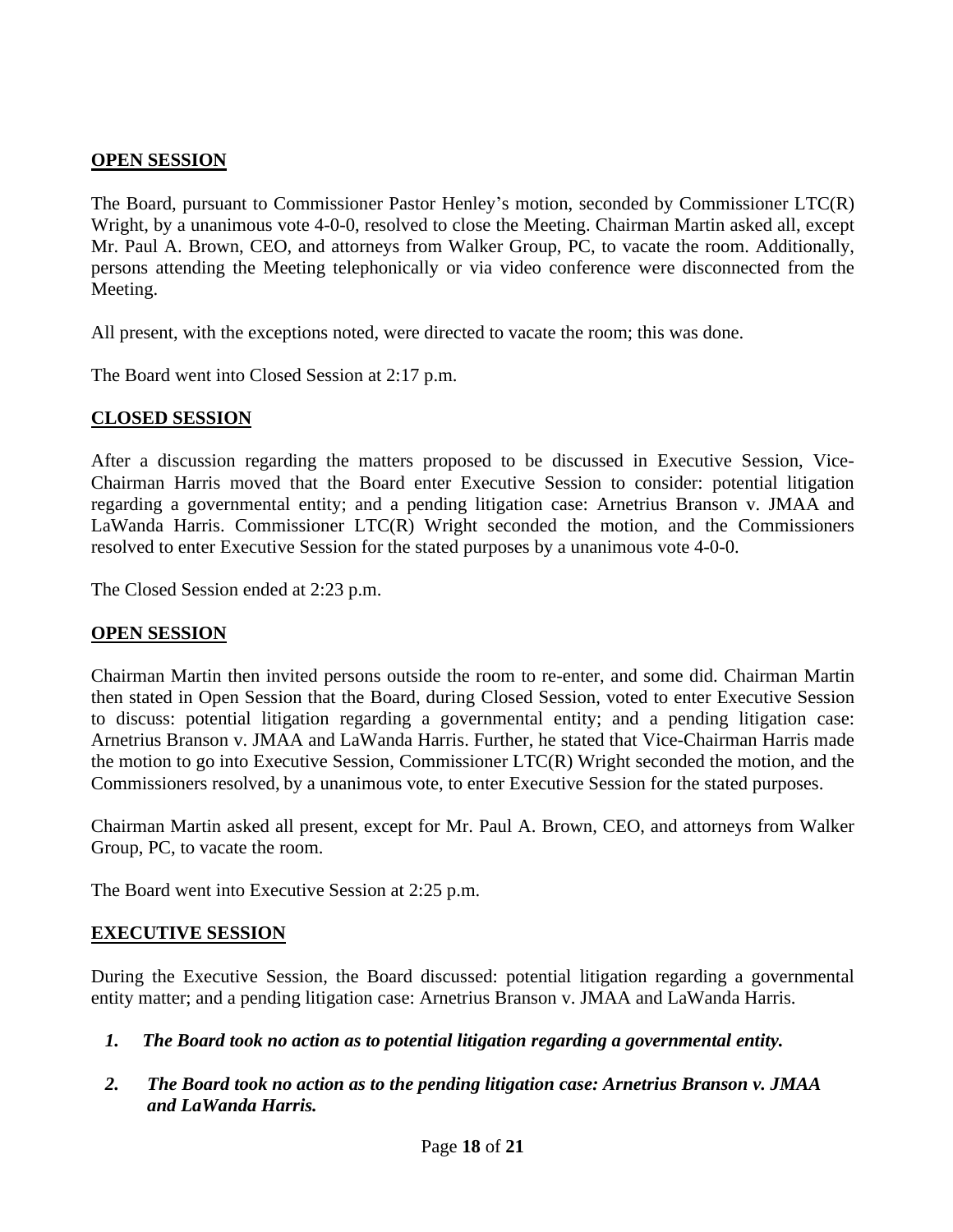LaToya Merritt, Esq., Phelps Dunbar LLP, entered the Executive Session via teleconference at 2:53 p.m. and exited at 4:00 p.m.

Upon motion by Vice-Chairman Harris, seconded by Commissioner LTC(R) Wright, and unanimous approval of the Commissioners present, the Executive Session ended at 4:01 p.m.

### **OPEN SESSION**

Open Session reconvened at 4:03 p.m.

The persons attending the Meeting in person and telephonically or via videoconference were invited to rejoin the Meeting in an open session. Some persons rejoined the Meeting.

Chairman Martin announced that no action was taken as to: potential litigation regarding a governmental entity; and a pending litigation case: Arnetrius Branson v. JMAA and LaWanda Harris.

### *1. Resolution re: Budget for Legal Support and Part-Time In-House Legal Counsel*

Vice-Chairman Harris referenced the Resolution she brought before the Board during the January 25, 2021 Board Meeting and stated that the Board received the Resolution previously and asked that the Resolution be considered by the Board.

Next, the Commissioners held a lengthy discussion in which all Commissioners participated regarding the proposed Resolution. Mainly Vice-Chairman Harris spoke in favor of the adoption of the Resolution. While mainly Commissioner Pastor Henley spoke in opposition to the adoption of the Resolution.

### **RESOLUTION CY-2021-23**

Upon motion by Vice-Chairman Harris, seconded by Chairman Martin, the Board adopted the following **RESOLUTION** by a majority vote 2-1-1.

### RESOLUTION DESIGNATING WALKER GROUP, PC AS SOLEBOARD COUNSEL AND CREATING PART-TIME IN-HOUSE ATTORNEY POSITION

WHEREAS, on or about December 19, 2013 the Board of Commissioners (the "Board") of the Jackson Municipal Airport Authority (the "Authority" or the "JMAA") retained Walker Group, PC ("Walker Group") as General Counsel serving as counsel for both the Board and the Authority itself; and

WHEREAS, the Board has determined that it is in the best interest of the Board and the Authority to retain separate counsel for the Board and for the Authority so as to procure necessary legal services in a more cost-effective and efficient manner; and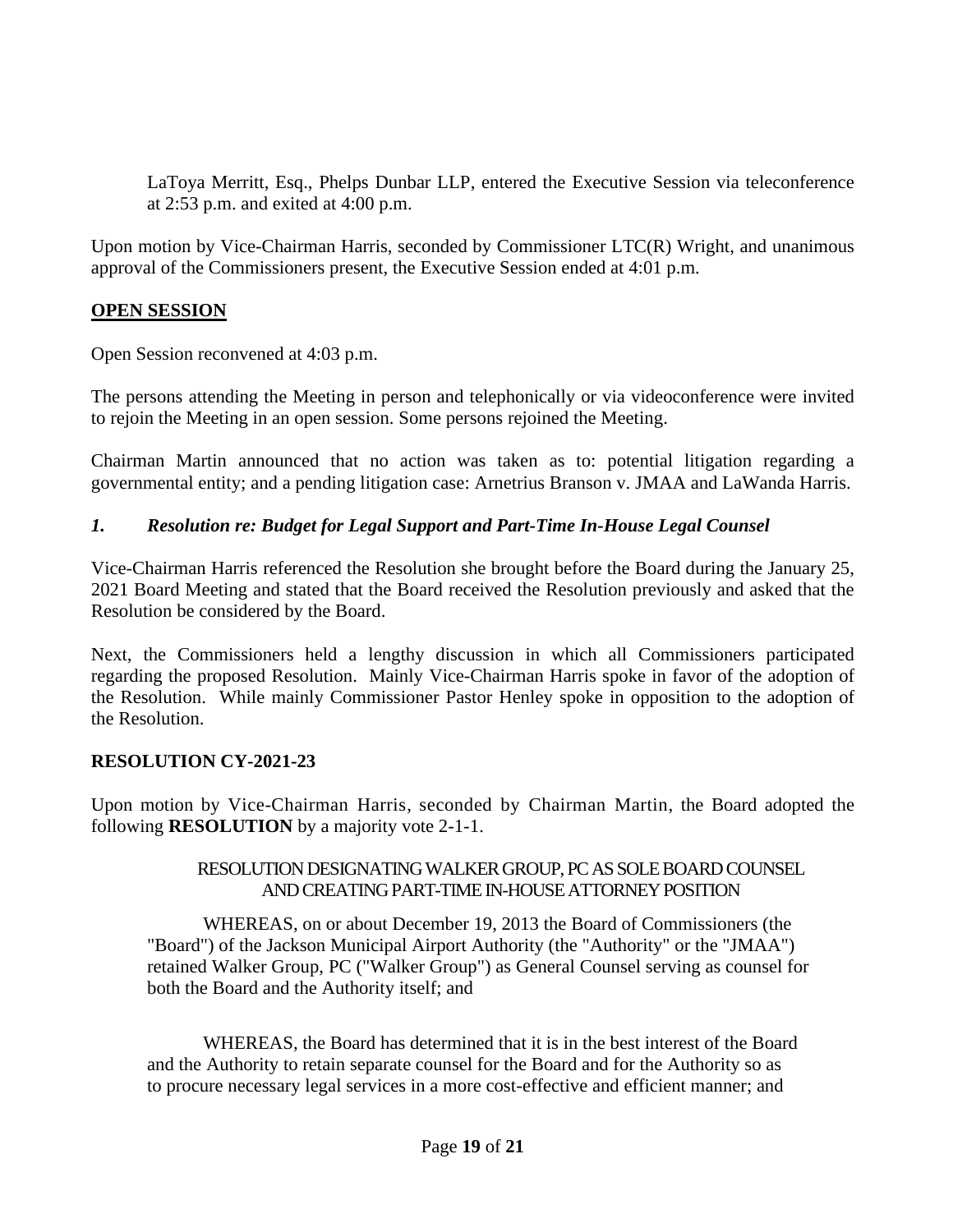WHEREAS, the Board hereby retains Walker Group solely as Board Counsel effective thirty (30) days from the adoption of this Resolution to solely represent the Board during Board meetings and to provide all services associated therewith as determined by the JMAA Legal Committee and to provide additional services on a case-by-case basis as determined by the JMAA Legal Committee; and

WHEREAS, the Board authorizes the negotiation and execution of a professional services agreement between the Board and Walker Group on such terms and conditions as is customary for Board Counsel services with fees commensurate with the above description of services for provision of professional legal services to the Board solely as Board Counsel; and

WHEREAS, the Board has determined that a part-time in-house attorney should be employed to handle the day-to-day legal matters of the Authority and to have direct access to the Chief Executive Officer of the Authority; and

WHEREAS, the Authority is hereby authorizing the Human Resources Department of the JMAA to create an in-house attorney position that is deemed necessary and appropriate to provide such services, and that Human Resources shall designate a commensurate salary and benefits adequate to discharge such responsibilities.

NOW, THEREFORE, BE IT RESOLVED that the Board hereby resolve as follows:

1. That the Walker Group, PC is hereby retained solely as legal counsel to the Board of the JMAA and shall be designated Board Counsel effective thirty (30) days from adoption of this Resolution.

2. That the services to be provided to the Board of the JMAA by Walker Group, PC as Board Counsel will be representation of the Board at Board meetings and provision of all services associated therewith as determined by the Board, and additional services as assigned by the JMAA Legal Committee on a case-by-case basis.

3. That the Board of the JMAA are hereby designated and authorized to negotiate fees for Board Counsel services in accordance with the scope of work deemed necessary stated herein and to retain professional assistance to aid in such negotiations, including negotiation of the terms and conditions of the employment of Board Counsel not-toexceed a budget of \$300,000.00 for fiscal year 2021-2022.

4. That, further, the Human Resources Department of the JMAA is authorized to create a job description and position to hire a part-time in-house attorney to provide day-to-day legal services to the JMAA.